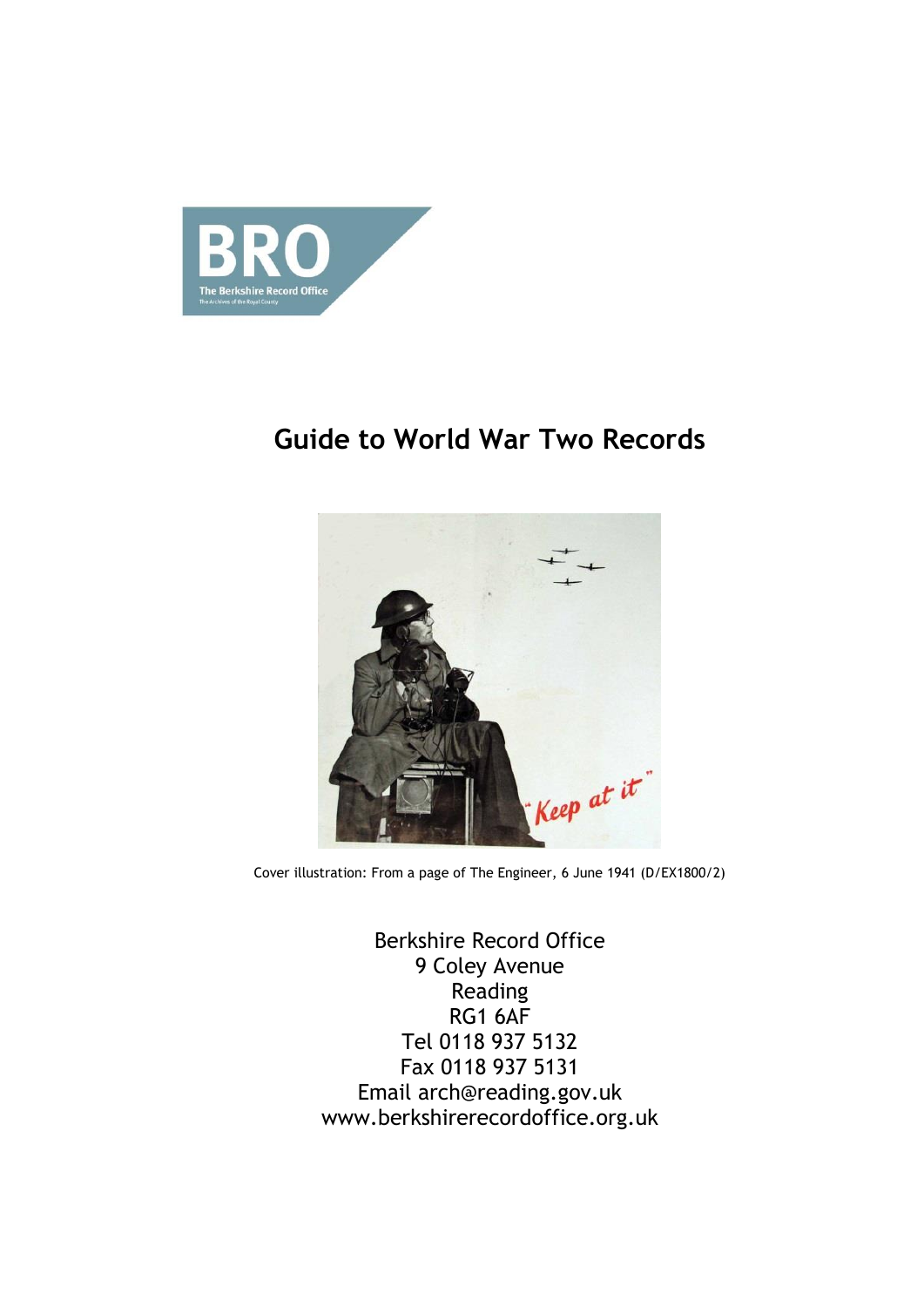### **Using this Guide**

This is a guide to the sources we have at the Berkshire Record Office on World War 2.

It is divided into the following sections:

Air Raid Precautions (ARP)/Civil Defence Organisation Bombing Raids Evacuation Scheme Home Front Home Guard Remembrance

The guide is arranged by place for towns and villages throughout Berkshire. Records that are not place-specific are grouped under 'Berkshire' at the beginning of each section. **At LMA** means the documents are at the London Metropolitan Archives and are not held at BRO.

The reference listed after each entry is the document reference to quote if you would like to see that specific record. (Please note that some references are for more than one item). If you have any questions, just ask staff for advice.

If you would like to visit us to carry out your research, please email or call us to make an appointment. See our **Planning Your Visit** leaflet for further information.

### **Who Did What?**

During wartime many emergency functions were run by the Government. The two most important local councils in Berkshire at the time were Berkshire County Council and Reading Corporation, which were responsible for effecting emergency orders. These principal councils either carried out the orders themselves or delegated them to the other borough or district councils. For more information please read the introduction to the C/CD catalogue.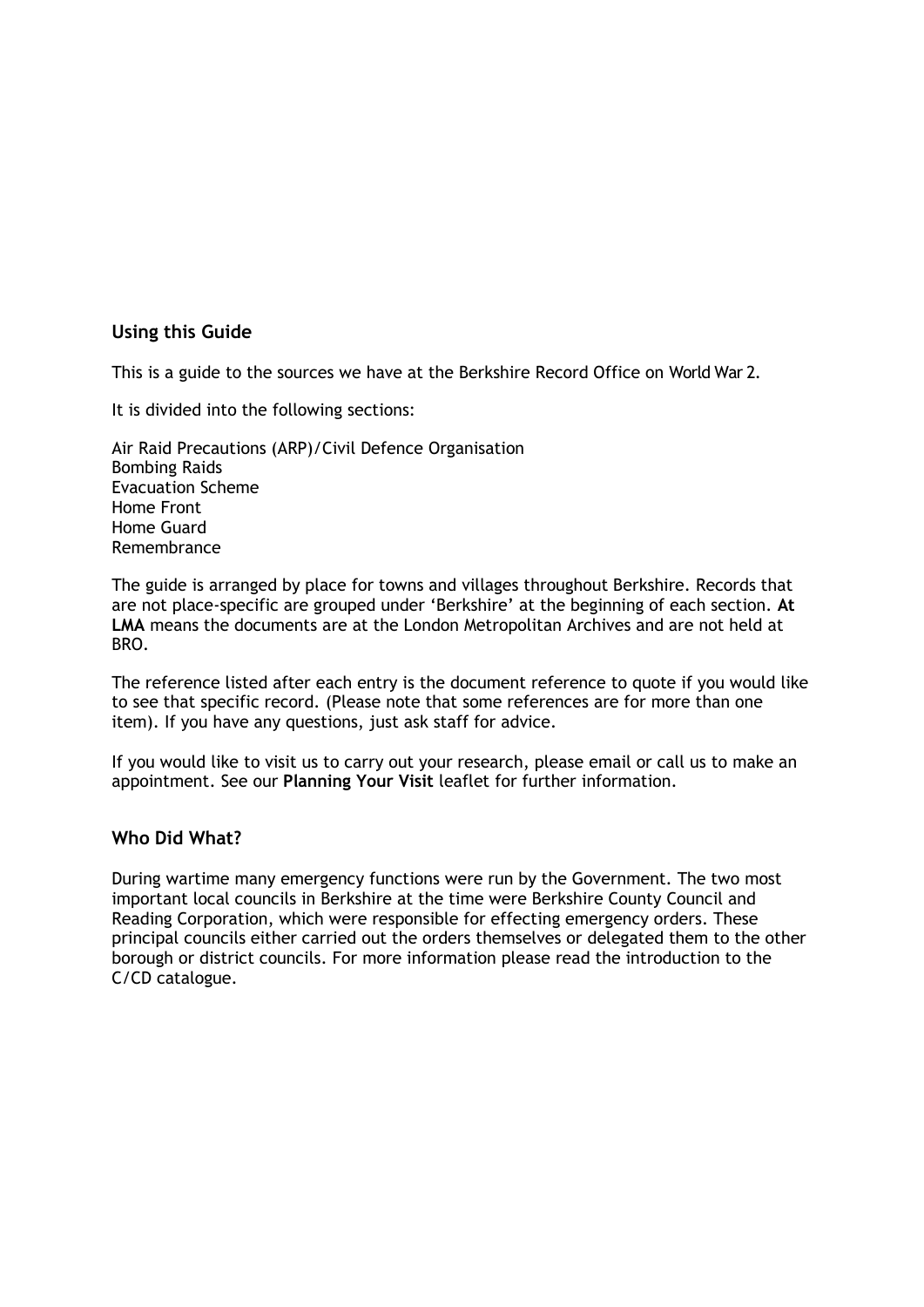# **Air Raid Precautions (ARP)/Civil Defence**

| <b>ARP/Civil Defence - County and District Organisation</b>                                                                     |                                                 |
|---------------------------------------------------------------------------------------------------------------------------------|-------------------------------------------------|
| Excluding records for Reading and Slough; see under entries for each borough council<br>for details of what is held             |                                                 |
| <b>Berkshire County Council</b>                                                                                                 |                                                 |
| Air Raid Precautions Committee, 1936-1939.                                                                                      | C/CL/C3/15/1                                    |
| Emergency Committee for Civil Defence minutes, 1939-1948.                                                                       | C/CL/C3/19/1                                    |
| County Defence and Invasion Committees minutes, 1941-<br>1943.                                                                  | C/CL/C3/20                                      |
| Report Centres and Wardens' Posts, 1938-1946.                                                                                   | $C/CD/A1/1-35$                                  |
| Emergency Services (First Aid Posts, Decontamination<br>Squads), 1938-1947.                                                     | $C/CD/AD/1-56;$<br>C/CD/AB/1                    |
| Equipment Stores, 1938-1947.                                                                                                    | $C/CD/AA/1-14$                                  |
| Air Raid Shelters, 1939-1948.                                                                                                   | C/CD/A4/1-91;<br>C/CD/A5/3/1-11                 |
| County Operational Data, 1944.                                                                                                  | C/CD/AS/4                                       |
| Schedules re. military manoeuvres, 1903-1951                                                                                    | C/CL/G1/39                                      |
| Correspondence re. VD in armed forces, 1916-1940                                                                                | C/CL/G1/68/4                                    |
| Correspondence re. disabled ex-servicemen, 1920-1942                                                                            | C/CL/G1/75                                      |
| Correspondence re. agricultural training for personnel<br>released from war service, 1944-1945                                  | C/CL/G1/116/20                                  |
| <b>Abingdon Rural District</b>                                                                                                  |                                                 |
| ARP/Emergency Committee minutes, 1939-1946.                                                                                     | RD/A/CB1/7-11                                   |
| ARP matters dealt with in Finance and General Purposes<br>Committee, 1939-1944.                                                 | RD/A/CB1/7-9                                    |
| <b>Bradfield Rural District</b>                                                                                                 |                                                 |
| ARP Committee reports in the minutes of the Rural District<br>Council, 1939-1945.                                               | RD/B/CA1/34-40                                  |
| Emergency Committee reports in Rural District Council<br>minutes, 1939-1945.                                                    | RD/B/CA1/34-40                                  |
| <b>Cookham Rural District</b>                                                                                                   |                                                 |
| ARP/ Emergency Committee reports in the Rural District<br>Council Finance and General Purposes Committee minutes,<br>1938-1948. | RD/C/CB2/4-6                                    |
| Rural District Council Minutes also contain information on<br>provision, 1938-1947.                                             | RD/C/CA1/17-18                                  |
| <b>Easthampstead Rural District</b>                                                                                             |                                                 |
| Planning applications for air raid shelters, 1939-1943.                                                                         | RD/E/SB2/125; SB3/114;<br>SB5/251; SB6/442, 455 |
| ARP committee reports and information on provision in the<br>Rural District Council minutes, 1939-1945.                         | <b>RD/E/CA1/15</b>                              |
| Emergency Committee minutes, 1940-1945.                                                                                         | RD/E/CB16/1                                     |
| Health and General Services Committee minutes, 1939-1945.                                                                       | RD/E/CB13/2                                     |
| <b>Faringdon Rural District</b>                                                                                                 |                                                 |
| Emergency Committee minutes, 1939-1946                                                                                          | RD/F/CB4/1-3                                    |
| <b>Hungerford Rural District</b>                                                                                                |                                                 |
| Rural District Council and Emergency Committee minutes,<br>1939-1945.                                                           | RD/H/CA1/10-12                                  |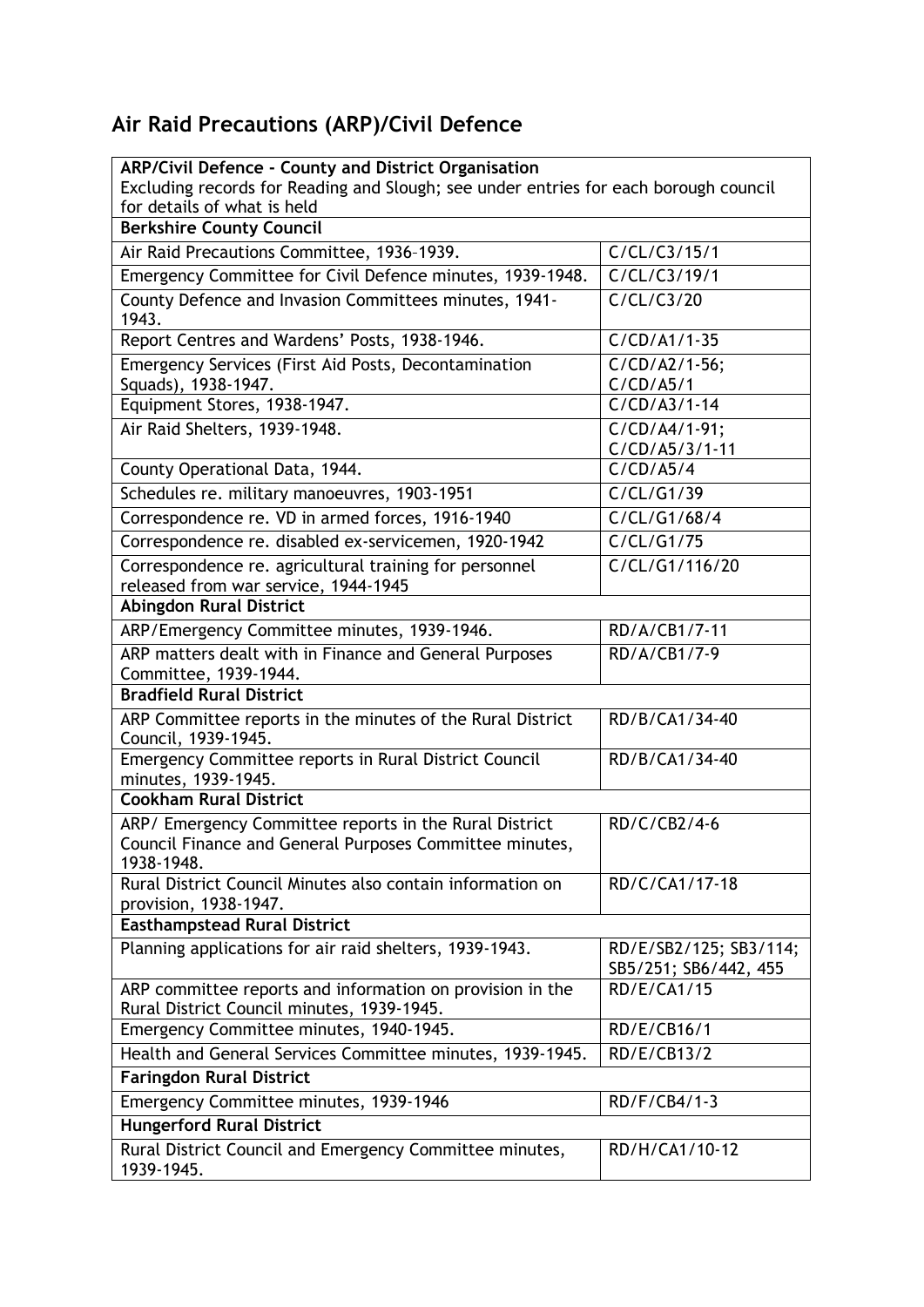| Maidenhead                                                                                                                                                                               |                                                                    |
|------------------------------------------------------------------------------------------------------------------------------------------------------------------------------------------|--------------------------------------------------------------------|
| ARP Sub-Committee minutes, later the Civil Defence Sub-<br>Committee, 1941-1945.                                                                                                         | M/AC2/3/2                                                          |
| <b>Newbury</b>                                                                                                                                                                           |                                                                    |
| Emergency Committee minutes, 1939-1945.                                                                                                                                                  | N/AC2/2/6,<br>N/AC2/19/2-10                                        |
| <b>Newbury Rural District</b>                                                                                                                                                            |                                                                    |
| Some information on the Emergency Committee in the Rural<br>District Council minutes, 1939.                                                                                              | <b>RD/N/CA1/10</b>                                                 |
| <b>Reading</b>                                                                                                                                                                           |                                                                    |
| Emergency Committee for Civil Defence minutes 1939-1942,<br>later Emergency and Invasion Committee minutes, 1942-<br>1944.                                                               | R/AC2/20/1-6                                                       |
| Records of Chief ARP Warden, 1939-1958.                                                                                                                                                  | D/EX1657/1-6                                                       |
| Letter from the mayor and chairman of the Emergency<br>Committee for Civil Defence, Reading thanking members of<br>the Civil Defence (General) Service for their contributions,<br>1945. | D/EX2387/8/2                                                       |
| Slough                                                                                                                                                                                   |                                                                    |
| ARP Committee minutes, 1935-1942.                                                                                                                                                        | S/AC1/4/3; S/AC2/18/1;<br>S/AC2/19/1;<br>S/AC2/23/1;<br>S/AC2/25/1 |
| Civil Defence (Special) Committee, later Civil Defence<br>Committee, 1940-1944.                                                                                                          | $S/AC1/4/3-6$                                                      |
| Civil Defence Sub-Committee, Civil Defence (Public<br>Relations) Sub-committee, 1940-1942.                                                                                               | S/AC2/25/1                                                         |
| Civil Defence (Billeting etc.) Sub-committee, Invasion Sub-<br>committee, 1942-1947.                                                                                                     | S/AC2/25/2                                                         |
| Wallingford                                                                                                                                                                              |                                                                    |
| ARP Committee minutes, 1938-1942.                                                                                                                                                        | W/AC2/2/8-9                                                        |
| Joint Fire Brigade and ARP Committee minutes, 1941.                                                                                                                                      | W/AC2/2/9                                                          |
| <b>Wallingford Rural District</b>                                                                                                                                                        |                                                                    |
| Rural District Council minutes, 1939-1945.                                                                                                                                               | RD/W/CA1/19-20                                                     |
| Wantage                                                                                                                                                                                  |                                                                    |
| Reports of the ARP Committee in the Urban District Council<br>minutes, later in Finance and General Purposes Committee,<br>1939-1945.                                                    | <b>UD/WT/CA1/8-9</b>                                               |
| <b>Wantage Rural District</b>                                                                                                                                                            |                                                                    |
| Rural District Council minutes, 1939-1945.                                                                                                                                               | RD/WT/CA1/13-15                                                    |
| Windsor                                                                                                                                                                                  |                                                                    |
| ARP Committee minutes, 1939-1945.                                                                                                                                                        | WI/AC2/11/9-15                                                     |
| <b>Windsor Rural District</b>                                                                                                                                                            |                                                                    |
| Emergency Committee minutes, 1939-1945.                                                                                                                                                  | RD/WI/CB1/1;<br>RD/WI/CA1/23-24, 26                                |
| <b>Wokingham Rural District</b>                                                                                                                                                          |                                                                    |
| ARP, later Emergency Committee, minutes, 1939 -1942.                                                                                                                                     | RD/WO/CB26/3                                                       |
| Emergency Committee minutes, 1939-1940.                                                                                                                                                  | RD/WO/CB17/1                                                       |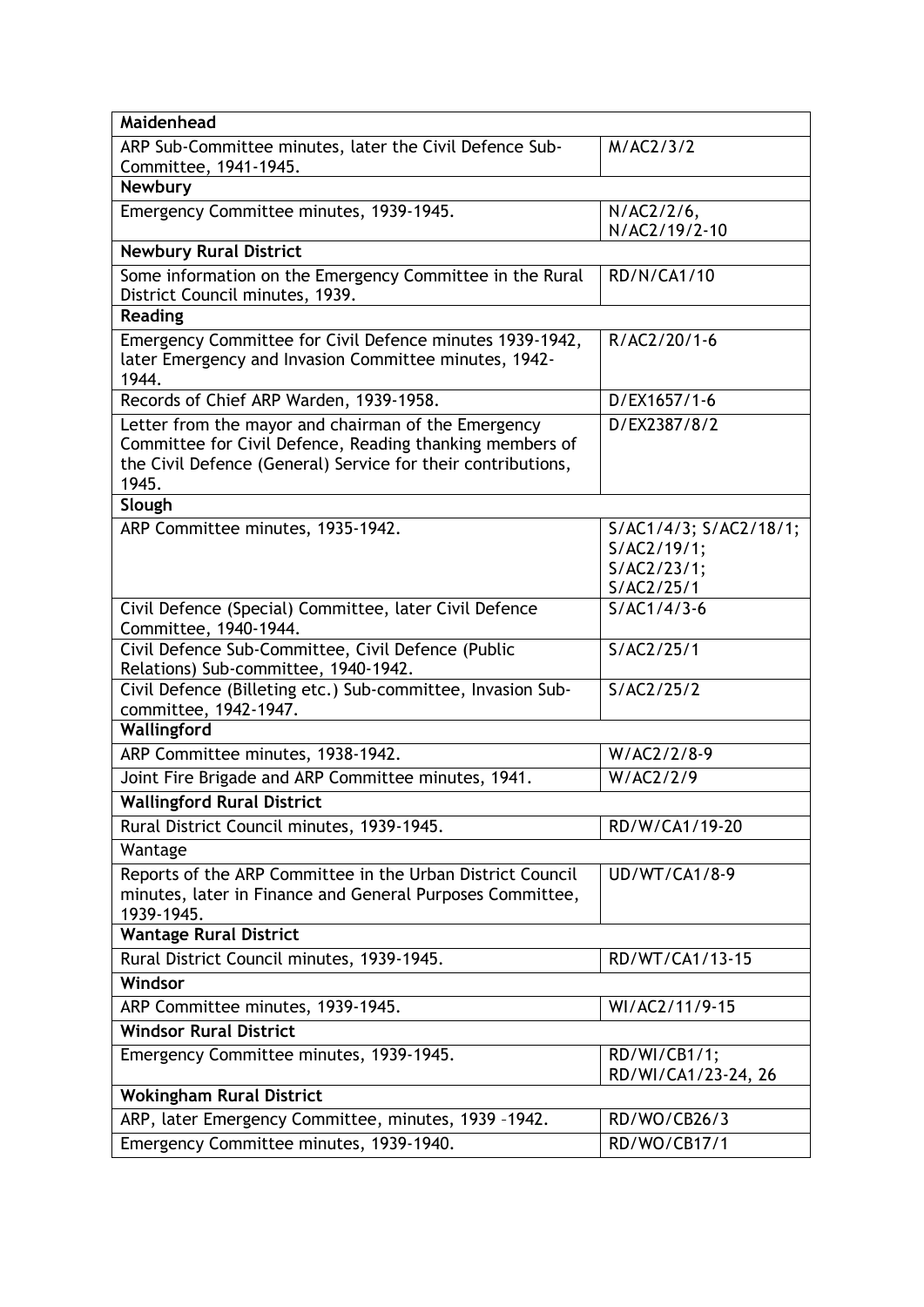| Procedures for reporting damage, 1940.                                       | D/EX2158/12; D/TC311-<br>313 |
|------------------------------------------------------------------------------|------------------------------|
| Civil Defence Special Committee of Thames Conservancy<br>minutes, 1939-1946. | $D/TC/B8/4/1-3$              |
| Berkshire Constabulary papers relating to ARP.                               | D/EX2158/1-2                 |
| <b>Out-County</b>                                                            |                              |
| Board of Education circular on ARP in schools, 1939.                         | D/P19/28/21/2                |
| South Buckinghamshire ARP Joint Committee, 1937-1942.                        | $S/AC3/1/1-2$                |
| South Buckinghamshire ARP Emergency Committee, 1937-<br>1950.                | $S/AC3/2/1-2$                |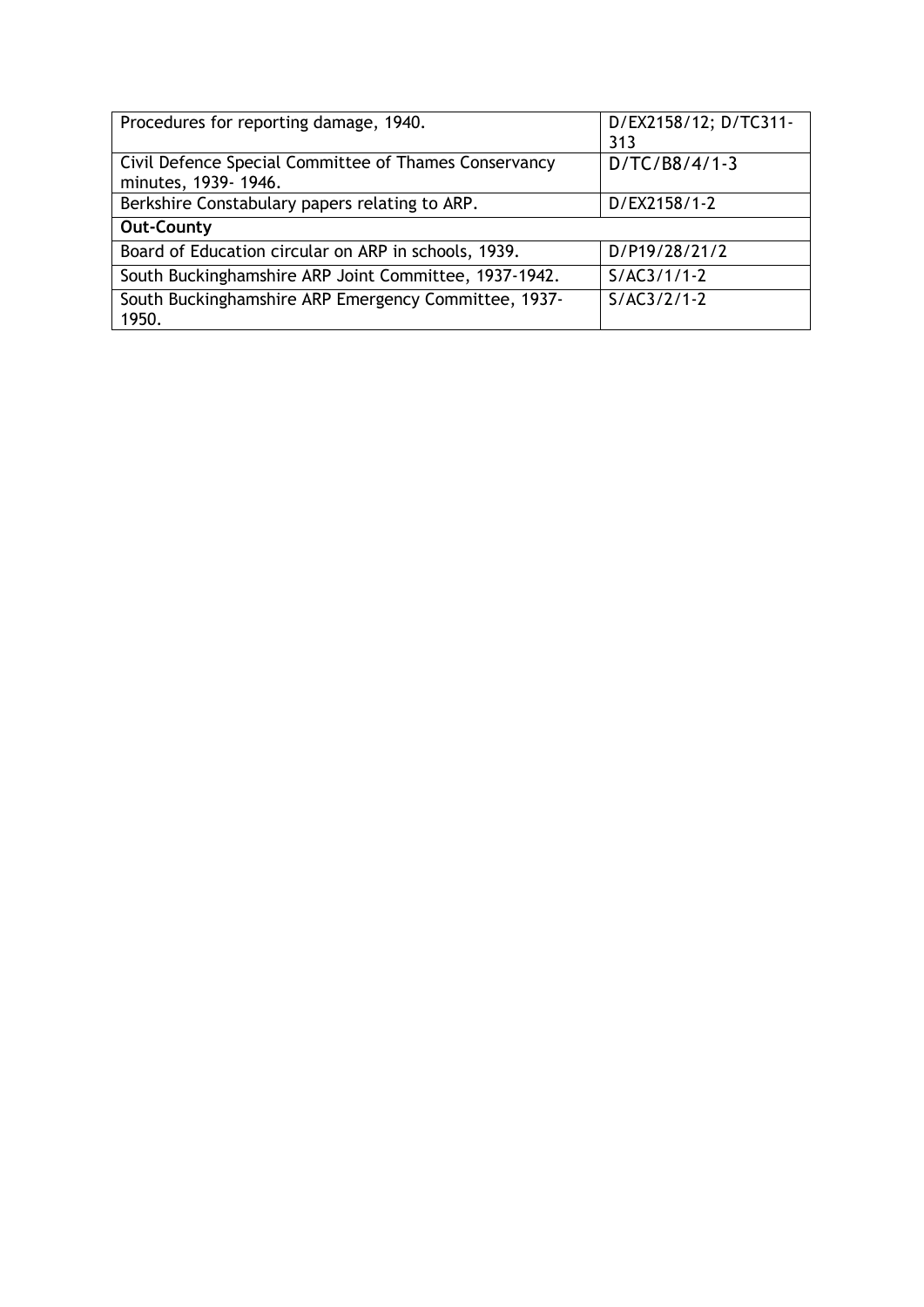# **Air Raid Precautions (ARP)/Civil Defence**

| <b>ARP/Civil Defence - Local Organisation</b>                                                                           |                 |
|-------------------------------------------------------------------------------------------------------------------------|-----------------|
| The amount of information contained in these records can vary.                                                          |                 |
| Abingdon                                                                                                                |                 |
| Contract for the construction of a public air raid shelter in                                                           | C/CL/L2/285/1-2 |
| the basement of No. 25 High Street, 1941.                                                                               |                 |
| Arborfield                                                                                                              |                 |
| Contract for the construction of an air raid shelter at<br>Arborfield CE School, 1940.                                  | C/CL/L2/287/1-2 |
| Ashampstead                                                                                                             |                 |
| Local Defence later Invasion) Committee minutes, papers                                                                 | CPC8/18/3       |
| and War Book, 1941-1944.                                                                                                |                 |
| <b>Beenham</b>                                                                                                          |                 |
| Records of the Local Defence Committee, including War<br>Book, 1938-1944.                                               | D/EX847/1       |
| <b>Beedon</b>                                                                                                           |                 |
| Civil Parish Council minutes, 1939-1945.                                                                                | CPC15/2/1       |
| Chaddleworth                                                                                                            |                 |
| Civil Parish Council minutes, 1940-1941.                                                                                | CPC32/1/1       |
| Crowthorne                                                                                                              |                 |
| Civil Parish Council minutes, 1940-1941.                                                                                | CPC102B/1/2     |
| Combe                                                                                                                   |                 |
| War Book of the Local Defence Committee, 1942.                                                                          | D/P197/28/6     |
| Compton                                                                                                                 |                 |
| Local Defence / Invasion Committee minutes, papers and                                                                  | CPC41/18/12-15  |
| War Book, 1941-1944.                                                                                                    |                 |
| Finchampstead                                                                                                           |                 |
| Nine Mile Ride County Primary School construction of an air                                                             | C/CL/L2/292/1-2 |
| raid shelter, 1941.                                                                                                     |                 |
| <b>Hampstead Marshall</b>                                                                                               |                 |
| Civil Parish Council minutes, 1940.                                                                                     | CPC61/1/1       |
| Hungerford                                                                                                              |                 |
| Contract for the construction of walls for the protection<br>from air raids at the Public Assistance Institution, 1941. | C/CL/L2/293/1-2 |
| Contract for the removal of defence works on High Street,<br>1945.                                                      | C/CL/L2/316     |
| Kintbury                                                                                                                |                 |
| Photograph of Kintbury Nursing Division, St John's                                                                      | D/EX2349/3/1    |
| Ambulance Brigade, n.d.                                                                                                 |                 |
| Photograph of Kintbury ARP Wardens, n.d.                                                                                | D/EX2349/4/1    |
| Mapledurham                                                                                                             |                 |
| Civil Parish Council minutes, 1940-1942.                                                                                | CPC162B/1/2     |
| <b>Newbury</b>                                                                                                          |                 |
| Contract for the construction of two air raid shelters at the<br>County Girls School, 1940.                             | C/CL/L2/291     |
| Padworth                                                                                                                |                 |
| Civil Parish Council minutes, 1940.                                                                                     | CPC90/1/1       |
|                                                                                                                         |                 |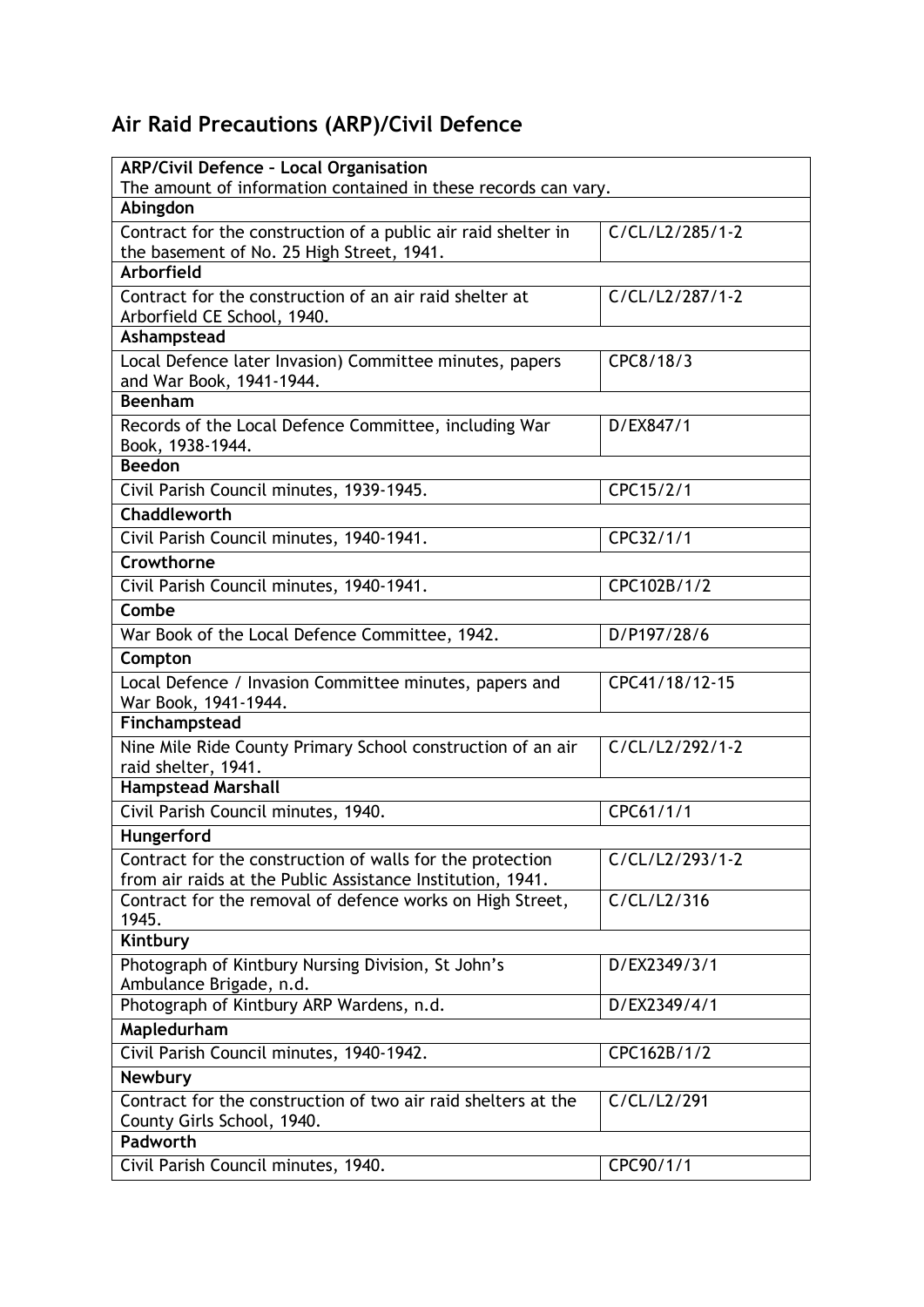| Pangbourne                                                                                                                            |                                     |
|---------------------------------------------------------------------------------------------------------------------------------------|-------------------------------------|
| Civil Parish Council minutes, 1939-1940.                                                                                              | CPC91/2/1                           |
| Purley                                                                                                                                |                                     |
| Civil Parish Council minutes and rough minutes, 1939-1941.                                                                            | CPC93/1/1; CPC93/2/1                |
| Diary mentions fire-watching, 1941-1943.                                                                                              | D/EX2104/20-22                      |
| <b>Reading</b>                                                                                                                        |                                     |
| Contract for overhead and lateral protection for air raid                                                                             | C/CL/L2/288                         |
| precautions work to the County Police Headquarters, 1941.                                                                             |                                     |
| Contract for alterations to County air raid shelter at the<br>Shire Hall, 1941.                                                       | C/CL/L2/290/1-5                     |
| Contract for the construction of an air raid shelter at No.10<br>Abbots Walk, 1943.                                                   | C/CL/L2/315/1-2                     |
| Papers of a Civil Defence Officer in Reading, 1940-1942.                                                                              | D/EX1370/1/1-14; 2/1-<br>$9; 3/1-2$ |
| Pocket Guide to the ARP Arrangements in Reading, c.1939.                                                                              | D/EX1650/1                          |
| Fire arrangements at Huntley & Palmer's factory, 1941.                                                                                | D/EX2116/2-3                        |
| Use of part of Reading Prison by military authorities for fire-<br>watching, 1945.                                                    | P/RP1/16/1                          |
| Rate books reference the conversion of properties to air raid<br>shelters in Katesgrove Ward, 1942.                                   | R/FR1/17                            |
| Buildings destroyed by enemy action in Friar Street, Abbey<br>Ward including the Arcade and the People's Pantry, 1943.                | R/FR1/9                             |
| Copy letter from Smallcombe to Reading Borough Air Raid<br>Precautions Officer, concerning the report and control<br>procedure, 1944. | D/EX2387/8/1                        |
| Correspondence and papers concerning an invention for<br>assisting aeroplanes to land at night, 1942-1944.                            | D/EX2387/7/5                        |
| <b>Shaw-cum-Donnington</b>                                                                                                            |                                     |
| Newspaper clipping of public appeal for ARP volunteers in<br>the Civil Parish Council minutes, 1940.                                  | CPC106/1/1                          |
| <b>Shinfield</b>                                                                                                                      |                                     |
| Civil Parish Council minutes, 1939-1945.                                                                                              | CPC110/1/5                          |
| Slough                                                                                                                                |                                     |
| ARP map of Slough 1940.                                                                                                               | D/EX1983/1                          |
| Building Control plans include air raid shelters, 1938-1948.                                                                          | S/SB2                               |
| Sonning                                                                                                                               |                                     |
| Civil Parish Council minutes, 1939.                                                                                                   | CPC113/1/3                          |
| Speen                                                                                                                                 |                                     |
| Civil Parish Council minutes, 1940-1942.                                                                                              | CPC116/1/3                          |
| Stanford-in-the-Vale                                                                                                                  |                                     |
| Appointment card Air Raid Warden), 1939.                                                                                              | D/EX284/545                         |
| <b>Stratfield Mortimer</b>                                                                                                            |                                     |
| Civil Parish Council minutes, 1939-1941.                                                                                              | CPC120/1/2                          |
| <b>Streatley</b>                                                                                                                      |                                     |
| Civil Parish Council Minutes, 1940-1945.                                                                                              | CPC122/1/2                          |
| <b>Stubbings</b>                                                                                                                      |                                     |
| Letters re air raid procedures, 1939.                                                                                                 | D/P195/8A/66                        |
|                                                                                                                                       |                                     |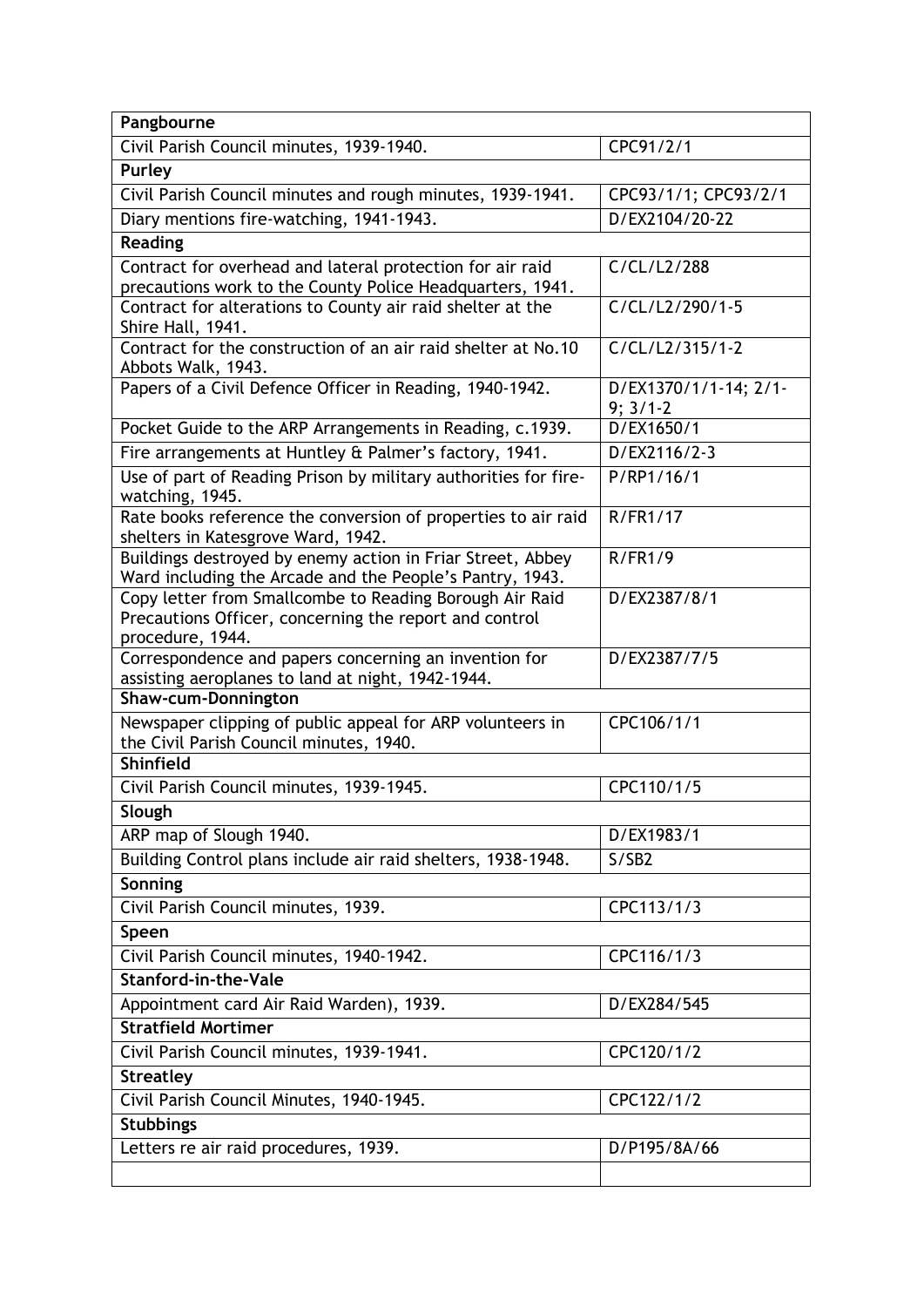| Sunningdale                                                                                     |                 |
|-------------------------------------------------------------------------------------------------|-----------------|
| Civil Parish Council minutes, 1940-1941.                                                        | CPC150B/1/2     |
| Sunninghill                                                                                     |                 |
| Civil Parish Council minutes, 1939.                                                             | CPC126/1/4      |
| War Book of the Local Defence Committee (with                                                   | CPC126/18/4     |
| Sunningdale), 1942-1944.                                                                        |                 |
| Thatcham                                                                                        |                 |
| Civil Parish Council minutes, 1939-1942.                                                        | CPC130/1/4      |
| Contract for the construction of five air raid shelters at the<br>County Senior School 1940.    | C/CL/L2/291     |
| Contract for the removal of defence works, 1945.                                                | C/CL/L2/316     |
| Tilehurst                                                                                       |                 |
| Civil Parish Council minutes, 1939-1941.                                                        | CPC126/1/4      |
| Twyford                                                                                         |                 |
| Civil Parish Council minutes, 1939.                                                             | CPC73B/1/3      |
| Wallingford                                                                                     |                 |
| Notice of fire fighting demonstration 1941.                                                     | D/P139/28/8     |
| Contract for the construction of walls for protection against                                   | C/CL/L2/296/1-2 |
| air raids at the Wallingford Public Assistance Institution,                                     |                 |
| 1940.                                                                                           |                 |
| Contract for the construction and adaptation of a concrete                                      | C/CL/L2/314/1-2 |
| hut for use as a wartime nursery on land fronting Church<br>Lane, 1943.                         |                 |
| <b>Waltham St Lawrence</b>                                                                      |                 |
| Civil Parish Council minutes, 1940-1941.                                                        | CPC141/1/2      |
| Wargrave                                                                                        |                 |
| Civil Parish Council minutes 1940.                                                              | CPC145/1/4      |
| <b>West Hendred</b>                                                                             |                 |
| Civil Parish Council minutes 1940.                                                              | CPC67/1/1       |
| Winkfield                                                                                       |                 |
| Planning application for alterations at Winkfield Manor to                                      | RD/E/SB6/441    |
| provide ARP facilities, 1940.                                                                   |                 |
| Civil Parish Council minutes include some information on the<br>Emergency Committee, 1940-1945. | CPC151/1/2      |
| Air raid shelters shown on plan of factory, 1942.                                               | RD/E/SB6/462/15 |
| Air raid shelter shown on plan of works, 1943.                                                  | RD/E/SB6/479/4  |
| Planning application for fire-watcher's dormitory, 1943.                                        | RD/E/SB6/486    |
| Winnersh                                                                                        |                 |
| Civil Parish Council minutes, 1940-1944.                                                        | CPC73C/1/22     |
| Wokingham                                                                                       |                 |
| Contract for alterations to the Air Raid Precautions Report                                     | C/CL/L2/279/1-2 |
| Centre, Shute End, 1941.                                                                        |                 |
| Plan of Air Raid Shelters, 1940.                                                                | WO/SW2/3/1-3    |
| Floor plan of ARP first aid post at the indoor bowling green,                                   | WO/SW2/1        |
| Reading Road, 1938.                                                                             |                 |
|                                                                                                 |                 |
|                                                                                                 |                 |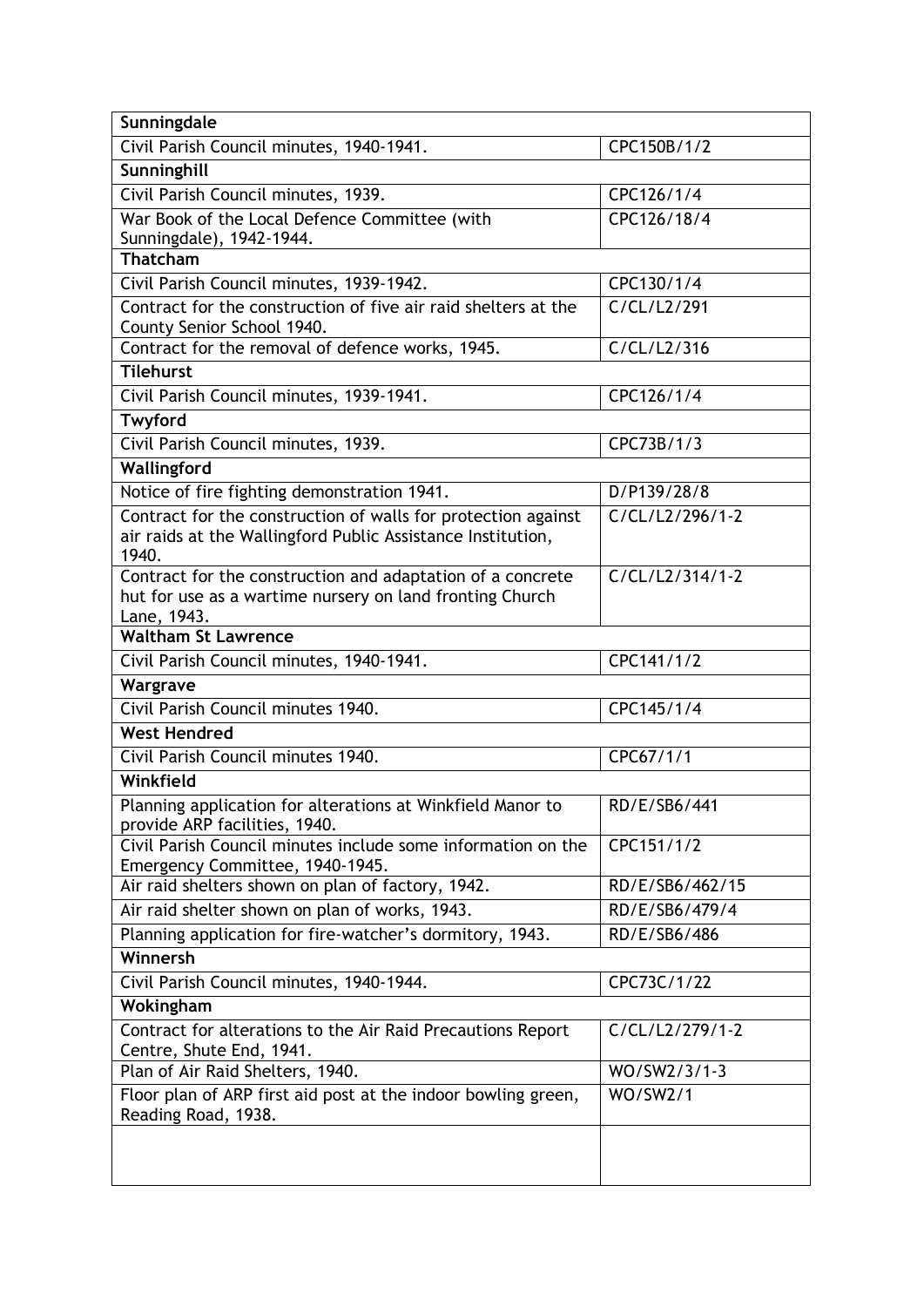| Woodley                                                                                                             |                   |
|---------------------------------------------------------------------------------------------------------------------|-------------------|
| Civil Parish Council minutes, 1939.                                                                                 | CPC113B/1/3       |
| Contract for the construction of five surface-type air raid<br>shelters (at Waingels Copse Secondary) School, 1940. | C/CL/L2/286       |
| Contract for a wartime nursery and construction of two air<br>raid shelters, 1942.                                  | $C/CL/L2/324/1-5$ |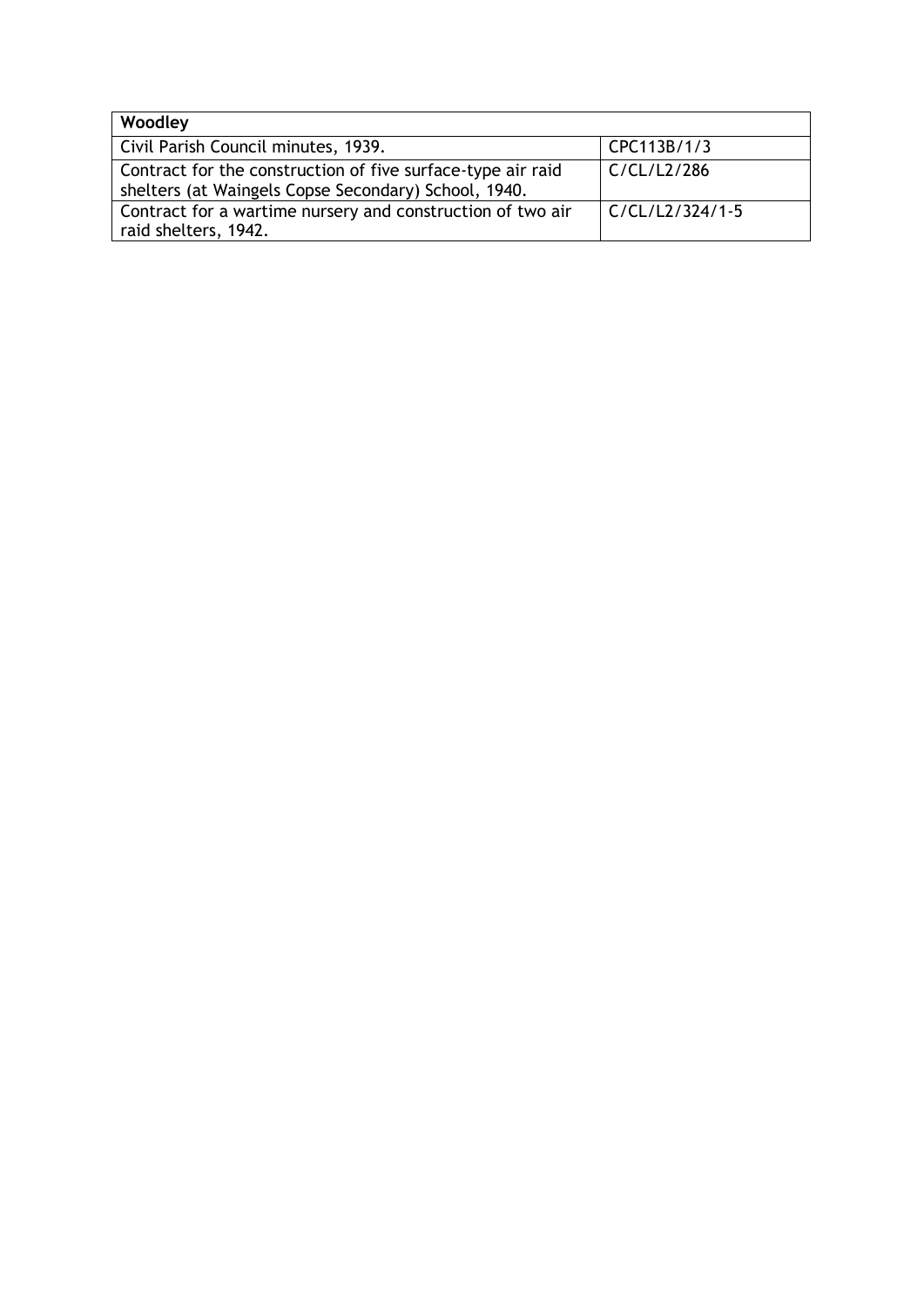## **Bombing Raids**

| <b>Berkshire</b>                                                                                                                                |                 |
|-------------------------------------------------------------------------------------------------------------------------------------------------|-----------------|
| Plans for Post-Blitz Emergency Works in Berkshire, 1942-<br>1943.                                                                               | D/EX1483/1/1    |
| Incident reports, including Log Books and Unexploded Bomb<br>certificates, 1940-1946.                                                           | $C/CD/C1-5$     |
| <b>Basildon</b>                                                                                                                                 |                 |
| Diary mentions land-mine, 1940.                                                                                                                 | D/EX2104/19     |
| <b>Charney Bassett</b>                                                                                                                          |                 |
| Memorandum on damage to church, 1939-1945.                                                                                                      | D/P83B/5/1      |
| Crowthorne                                                                                                                                      |                 |
| Planning application, 1947, shows position of Master's Lodge<br>destroyed by enemy action, Wellington College.<br>Maidenhead                    | RD/E/SB10/94/2  |
| Emergency Committee [convened to address bombing<br>damage], 1944.                                                                              | M/AC2/3/2       |
| <b>Newbury</b>                                                                                                                                  |                 |
| Recollections of Newbury Girls School in wartime, including<br>the bombing raid on Newbury, 1943.                                               | SCH12/18/16     |
| <b>Reading</b>                                                                                                                                  |                 |
| German map showing bombing targets in Reading, c.1940.                                                                                          | D/EX1911/1      |
| St. Mary's register of services includes details of the effects<br>of the blackout on church services and bomb damage in<br>Reading, 1939-1944. | D/P98/1B/12     |
| Statement of damage from enemy action to St. Laurence's<br>church, 1943.                                                                        | D/P97/8A/18     |
| Huntley and Palmers Ltd air raid casualty card (unused), n.d.                                                                                   | D/EX1748/1/23   |
| Photographs of bomb damage in Reading town centre, 1943.                                                                                        | D/EX1657/3      |
| Diary mentions bombs dropped, 1943.                                                                                                             | D/EX2104/22     |
| Records of Victor Barton, including handwritten account of<br>the bombing in Reading in 1943.                                                   | D/EX2732/1-4    |
| Papers regarding damage to 4-10 Castle Crescent by enemy<br>action and subsequent claim for compensation, 1940.                                 | D/EX1942/2/2/33 |
| Correspondence and papers concerning an invention for<br>dealing with unexploded anti-personnel bombs, 1943.                                    | D/EX2387/7/7    |
| <b>Stratfield Mortimer</b>                                                                                                                      |                 |
| Photograph of wounded soldiers, Stratfield Mortimer, n.d.<br>$[c.1939-45]$                                                                      | SCH12/15/54     |
| <b>Tilehurst</b>                                                                                                                                |                 |
| Diary mentions bombs dropped, 1940.                                                                                                             | D/EX2104/19     |
| Wokingham                                                                                                                                       |                 |
| Register of properties damaged by enemy action, 1940-1943.                                                                                      | <b>WO/SA4/2</b> |
| Procedures for reporting damage, 1940.                                                                                                          | D/EX2158/12     |
| <b>Out-County</b>                                                                                                                               |                 |
| Reference to bomb damage at the British Museum's Natural<br>History Department, 1944.                                                           | D/EZ177/5/2     |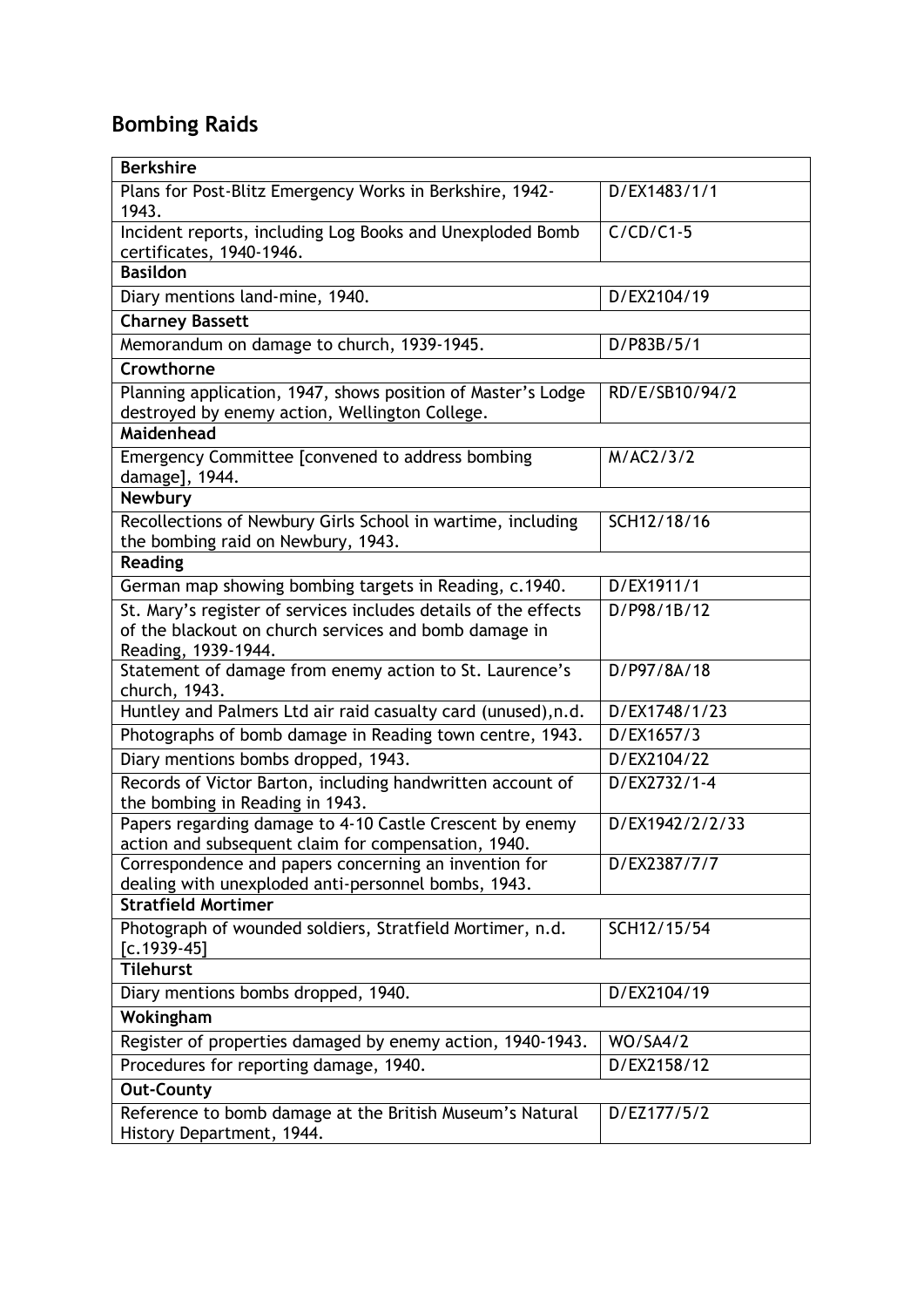### **Evacuation Scheme**

Most of these records concern the local management of the evacuation scheme. Please also see the Emergency Committee minutes (or equivalent) of the place in which you are interested for further information.

For a directory of schools evacuated from London, please contact London Metropolitan Archives.

There are no known surviving similar lists from Berkshire councils. Some LMA records relevant to Berkshire are listed in this guide as **At LMA**.

| <b>Berkshire</b>                                                                                                                                                                                    |                          |
|-----------------------------------------------------------------------------------------------------------------------------------------------------------------------------------------------------|--------------------------|
| Clerk's department files on evacuation including general<br>management of government schemes, emergency planning<br>and management of properties, 1938-1948.                                        | $C/CD/B1-B3$             |
| Evacuees Welfare Sub-Committee, 1941-1942 and Evacuation<br>Sub-Committee, May-December 1942.                                                                                                       | C/CL/C3/5E/1             |
| Registers of schools evacuated to Berkshire, 1939-1945                                                                                                                                              | C/ED/H7/5/1-257          |
| Dialogue about evacuation, 1939.                                                                                                                                                                    | D/EX2095/1/1             |
| Abingdon                                                                                                                                                                                            |                          |
| Diaries of The Harbinger Infants School (Millwall), including<br>postcards and press cuttings, 1939-1945.                                                                                           | At LMA<br>LCC/EO/WAR/5/1 |
| <b>Abingdon Rural District</b>                                                                                                                                                                      |                          |
| Finance and General Services Committee Minutes, 1939-<br>1945.                                                                                                                                      | RD/A/CB1/8-11            |
| <b>Binfield</b>                                                                                                                                                                                     |                          |
| Notes, photographs and press cuttings on the war, including<br>evacuees, air raids and Home Guard, c.1939-1945.                                                                                     | D/EX1511/1/5             |
| <b>Bracknell</b>                                                                                                                                                                                    |                          |
| Special Committee on "The Forest", High Street, Bracknell,<br>as sick bay accommodation [for evacuees], 1939.                                                                                       | RD/E/CB16/1              |
| <b>Bradfield Rural District</b>                                                                                                                                                                     |                          |
| Evacuation Committee reports in the Rural District Council<br>minutes, 1939-1945.                                                                                                                   | RD/B/CA1/34-40           |
| Instructions for the reception of evacuees, 1939.                                                                                                                                                   | D/EX2454/1               |
| <b>Burghfield</b>                                                                                                                                                                                   |                          |
| Brief memoir of school life by John Passant, headmaster of<br>Mrs Bland's School, 1934-1942, including account of the<br>impact of the arrival of the evacuees at the school [written]<br>in 1981]. | D/EX2082/4/1-9           |
| Caversham                                                                                                                                                                                           |                          |
| Papers regarding the use of Wesley Hall by children<br>evacuated from a school in London, 1939-1941.                                                                                                | D/MS30/1F/1-3            |
| <b>Cookham Rural District</b>                                                                                                                                                                       |                          |
| Billeting Committee minutes, 1941-1944.                                                                                                                                                             | RD/C/CB13/2              |
| Finance and General Services minutes, 1939-1945.                                                                                                                                                    | RD/C/CB2/4-6             |
| Donnington                                                                                                                                                                                          |                          |
| Sale particulars for property including a cottage occupied by<br>evacuees, 1945.                                                                                                                    | D/EX898/2/456            |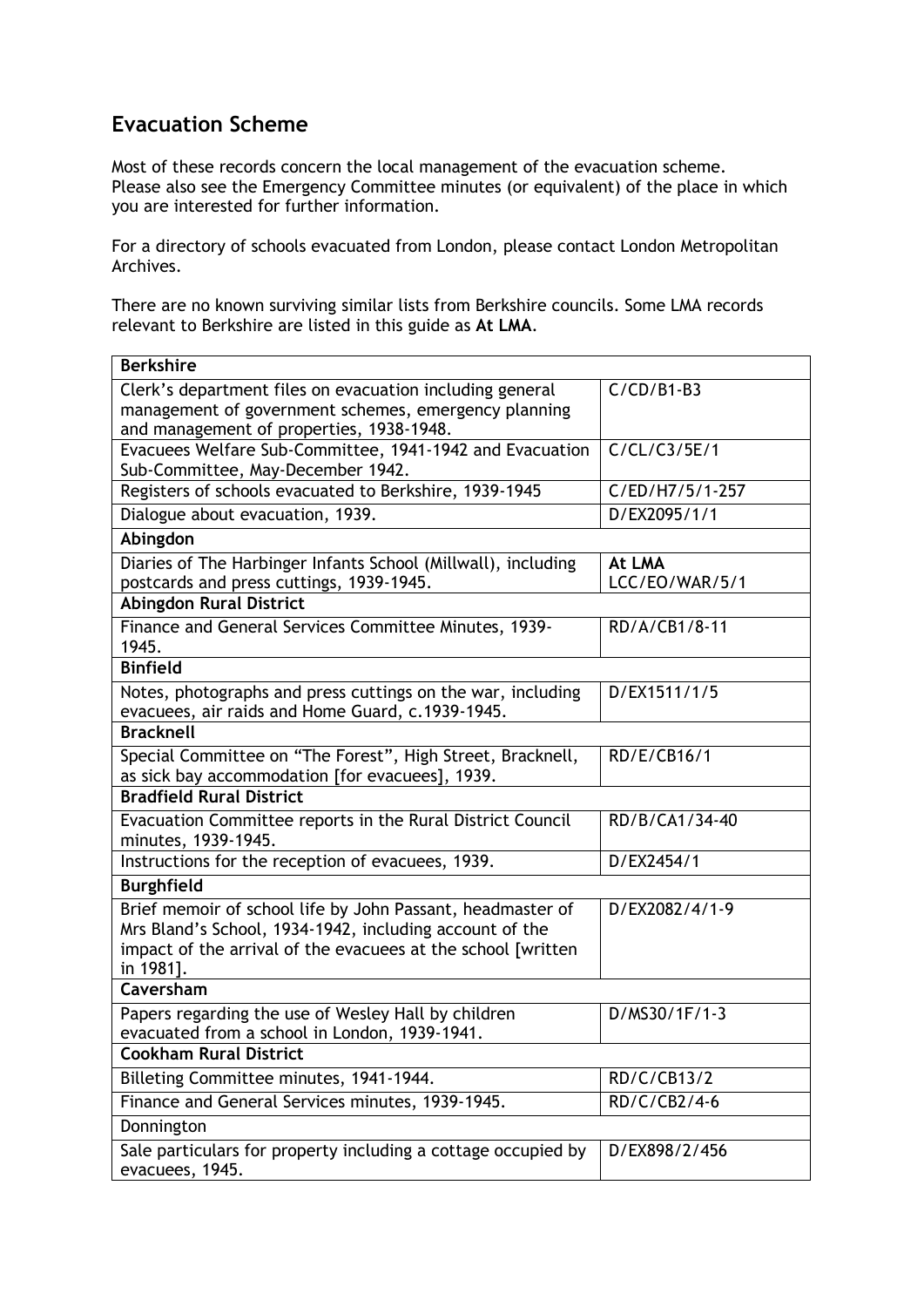| <b>Easthampstead Rural District</b>                                                                                                                                                                           |                |
|---------------------------------------------------------------------------------------------------------------------------------------------------------------------------------------------------------------|----------------|
| Rural District Council minutes, 1939-1945.                                                                                                                                                                    | RD/E/CA1/15-16 |
| Billeting Costs Refunds Committee minutes, 1941.                                                                                                                                                              | RD/E/CB16/1    |
| Extract from a map of Reading, overprinted in German,<br>showing places of military interest c.1940.                                                                                                          | D/EX 1911/1    |
| Hungerford                                                                                                                                                                                                    |                |
| Correspondence regarding the use of the Methodist Church<br>Sunday School for the evacuated Macklin Street Roman<br>Catholic School, 1939-1946.<br>Maidenhead                                                 | D/MS3/1F/8     |
| Special Committee Regarding Evacuation minutes, later the<br>Billeting and Emergency Feeding Committee, 1939-1946;<br>Craufurd Home (or evacuees) Sub-Committee minutes, 1945.<br>Newbury                     | M/AC2/3/2      |
| Recollections of an evacuee in Newbury, 1940 [written in<br>1990].                                                                                                                                            | T/Z35          |
| Recollections of Newbury Girls School in wartime, including<br>the evacuation of Godolphin & Latymer School to share the<br>premises.                                                                         | SCH12/18/16    |
| <b>Newbury Rural District</b>                                                                                                                                                                                 |                |
| Rural District Council minutes, 1939-1944.                                                                                                                                                                    | RD/N/CA1/10    |
| <b>Reading</b>                                                                                                                                                                                                |                |
| London evacuees at Battle Senior School recorded in the log<br>book, 1939-1944.                                                                                                                               | 2001/SCH4/2    |
| Circulars from Chief Billeting Officer of Reading relating to<br>evacuation (addressed to Mr Gleave, Headmaster of Battle<br>School, Reading), 1940.                                                          | D/MS62/8/5/1-4 |
| Official letter from HM Queen Elizabeth II to Elsie<br>Smallcombe thanking her for taking in evacuee children,<br>1939; with explanatory note by Will Smallcombe with<br>recollections of the children, 1974. | D/EX2387/13/6  |
| Sandhurst                                                                                                                                                                                                     |                |
| Civil Parish Council minutes, 1940.                                                                                                                                                                           | CPC102/1/3     |
| Slough                                                                                                                                                                                                        |                |
| Emergency Housing and Billeting Sub-Committee, 1942-1947.<br><b>Stratfield Mortimer</b>                                                                                                                       | S/AC2/25/2     |
| Civil Parish Council minutes, 1939-1940.                                                                                                                                                                      | CPC120/1/2     |
| <b>Stubbings</b>                                                                                                                                                                                              |                |
| Use of school by evacuees, 1939.                                                                                                                                                                              | D/P195/28/35   |
| <b>Sutton Courtenay</b>                                                                                                                                                                                       |                |
| Reminiscences of evacuation and life in Sutton Courtenay<br>during war                                                                                                                                        | D/P128/28/37   |
| Wallingford                                                                                                                                                                                                   |                |
| Lists of evacuees in Wallingford Cottage Homes, 1940-1943.                                                                                                                                                    | D/XGW1/6       |
| Wantage                                                                                                                                                                                                       |                |
| Report on the effects of evacuation on a rural village by the<br>Architects Association, n.d. [1940]                                                                                                          | D/EX2382/1     |
| Wargrave                                                                                                                                                                                                      |                |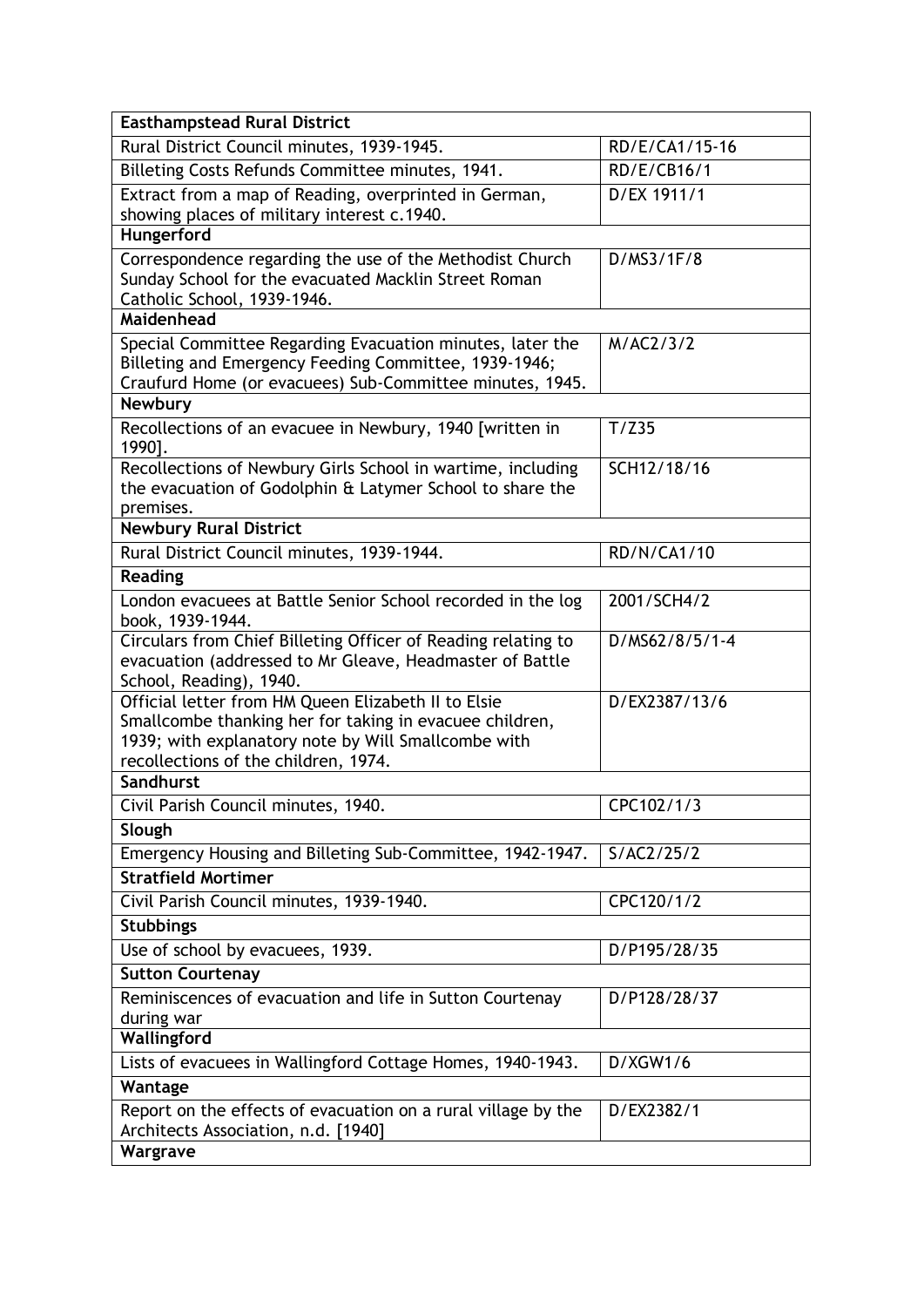| Proposal for an evacuation camp at Cockpole Green and<br>other information on the evacuation scheme in the Civil<br>Parish Council minutes, 1939-1941.                                                     | CPC145/1/4                |
|------------------------------------------------------------------------------------------------------------------------------------------------------------------------------------------------------------|---------------------------|
| <b>White Waltham</b>                                                                                                                                                                                       |                           |
| Evacuees' use of allotments described in the memoirs of<br>Charles Hazell of Littlewick Green, 1946.                                                                                                       | D/EX1505/1, pp 211-212    |
| Windsor                                                                                                                                                                                                    |                           |
| Evacuation Committee minutes, 1942-1945.                                                                                                                                                                   | WI/AC2/11/12-15           |
| Details of nurses evacuated from London hospitals to<br>Windsor, 1939-1944.                                                                                                                                | D/H6/15/1                 |
| <b>Windsor Rural District</b>                                                                                                                                                                              |                           |
| Evacuation Committee minutes, 1941-1943.                                                                                                                                                                   | RD/WI/CA1/23-24           |
| Wokingham                                                                                                                                                                                                  |                           |
| Records and memories of Oakfield Hostel (for child<br>evacuees), 1940-c.1985.                                                                                                                              | D/EX1362/1-6              |
| <b>Wokingham Rural District</b>                                                                                                                                                                            |                           |
| Evacuation Scheme Sub-Committee minutes, 1940-1941.                                                                                                                                                        | RD/WO/CB26/3              |
| Correspondence regarding Springwell Open Air School,<br>evacuated to Winnersh, 1939-1940.                                                                                                                  | At LMA<br>LCC/EO/WAR/2/29 |
| Woodley                                                                                                                                                                                                    |                           |
| Information on the use of the village hall by evacuees in the<br>Civil Parish Council minutes, 1939.                                                                                                       | CPC113B/1/3               |
| <b>Out-County</b>                                                                                                                                                                                          |                           |
| Register of evacuees to St Neots, Huntingdonshire, 1939-<br>1943.                                                                                                                                          | D/MS82/8/10               |
| School magazines of St Margaret's School, Westgate on Sea,<br>Kent including details of the school's evacuation to North<br>Wales and experiences of some Old Girls at the start of the<br>war, 1938-1939. | D/EX73/3/28/24/1-2        |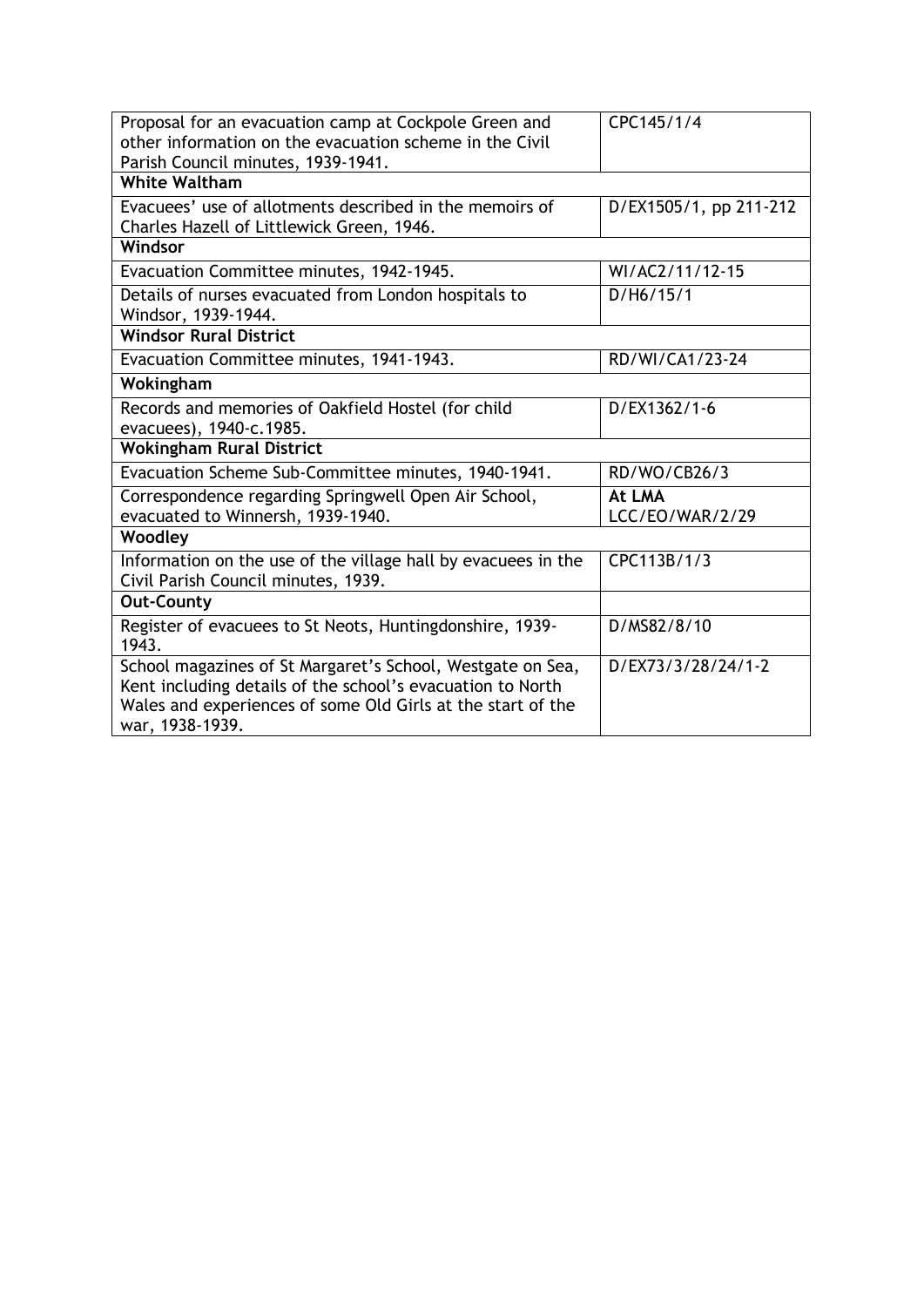### **Home Front**

| <b>Berkshire</b>                                                                                               |                                         |
|----------------------------------------------------------------------------------------------------------------|-----------------------------------------|
| War Agricultural Committee papers, 1940s.                                                                      | D/EX734/31-33,<br>D/EX652/26            |
| Advertisement and application form for Volunteer                                                               | D/EX2369/1                              |
| Agricultural Camps, 1945                                                                                       |                                         |
| Berkshire County Council Domestic Food Production                                                              | D/EX1511/10/18                          |
| Committee notes of members of the village produce<br>associations, 1944.                                       |                                         |
| Wills and administrations of persons killed during active                                                      | D/EBB/B3/129, 175,                      |
| service, c.1939-1945.                                                                                          | 194, 204, 231, 261, 279,                |
|                                                                                                                | 312, 324, 337, 368, 370,                |
|                                                                                                                | 414, 475, 484, 530, 556,                |
|                                                                                                                | 750                                     |
| Police circulars, 1939-1945.                                                                                   | D/EX2158                                |
| Tract promoting women's equality with men through war                                                          | D/EX2095/1/2                            |
| work, n.d. [1939-1945].                                                                                        |                                         |
| <b>Abingdon Rural District</b>                                                                                 |                                         |
| Correspondence re. use of PoW labourers, 1947                                                                  | C/CL/SB2/6                              |
| Housing Post-War Housing) Sub-Committee minutes, 1944.                                                         | RD/A/CB1/10                             |
| Arborfield                                                                                                     |                                         |
| Correspondence re. damage to bridge by US Army Air Corps                                                       | C/CL/SB14/34                            |
| vehicle, 1943                                                                                                  |                                         |
| <b>Ascot</b>                                                                                                   |                                         |
| Planning application for War Department map depot, 1946-<br>1947.                                              | RD/E/SB10/3                             |
| Planning application for Army storage sheds for uniforms and                                                   | RD/E/SB6/408                            |
| kit, near Ascot West Station, 1939.<br><b>Beech Hill</b>                                                       |                                         |
|                                                                                                                |                                         |
| Evacuee's memoir, 1940-1941.                                                                                   | D/N49/14/7                              |
| <b>Binfield</b>                                                                                                |                                         |
| Clothing ration book, 1947.                                                                                    | D/ENM10/4                               |
| <b>Bisham</b>                                                                                                  |                                         |
| Copy of the Bisham Abbey Journal, a magazine produced for                                                      | D/EX73/4/7/28                           |
| and by patients and staff at the Red Cross convalescent                                                        |                                         |
| home which occupied Bisham Abbey, 1941.                                                                        |                                         |
| Papers regarding use of Bisham Abbey as a convalescent<br>home/hospital, 1940-1945.                            | D/EZ73/1/7/17, 2/1/8,<br>2/2/15, 4/7/28 |
| <b>Blewbury</b>                                                                                                |                                         |
| War Savings Campaigns records, 1941-1945.                                                                      | D/P20/28/8-17                           |
| <b>Bracknell</b>                                                                                               |                                         |
|                                                                                                                |                                         |
| Planning applications for Berkshire War Agricultural<br>Committee stores at Bracknell and Warfield, 1941-1948. | RD/E/SB5/261; SB7/12;<br>SB10/45, 275   |
| <b>Bradfield Rural District</b>                                                                                |                                         |
| Food Control Committee reports in the Rural District Council                                                   | RD/B/CA1/34-40                          |
| minutes, 1939-1945.                                                                                            |                                         |
| <b>Bucklebury</b>                                                                                              |                                         |
| Plans of Bradfield Rural District Council post-war housing                                                     | CPC28/17/2                              |
| proposed at Bucklebury and Hatch Lane, Bucklebury, 1944.                                                       |                                         |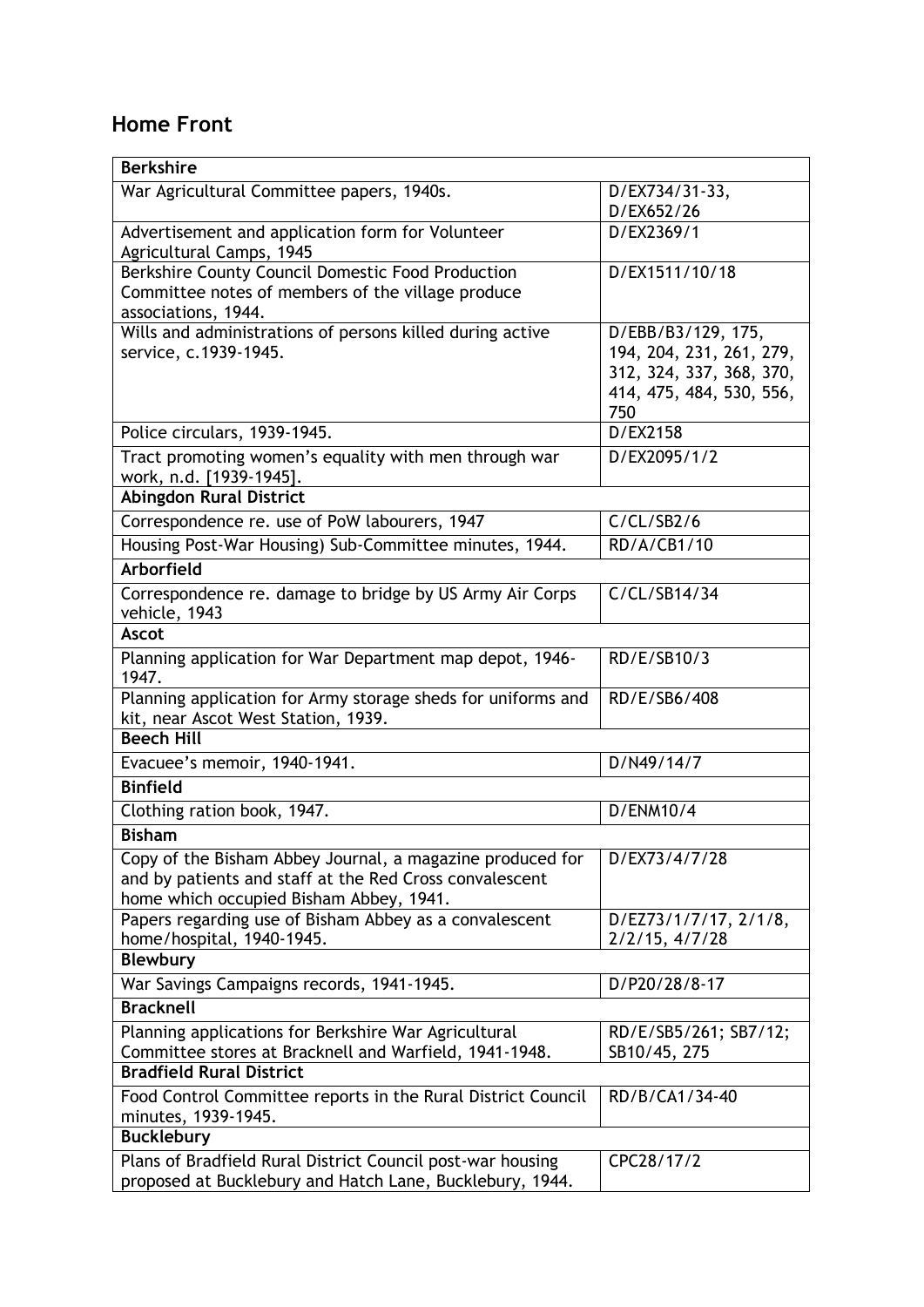| Newspaper cutting on the use of Bucklebury Common as a<br>Vehicle Repair Depot, 1939-1945.                                                                                      | D/EX227/Z4                   |
|---------------------------------------------------------------------------------------------------------------------------------------------------------------------------------|------------------------------|
| Caversham                                                                                                                                                                       |                              |
| References to the use of the Rectory by Reay Central School<br>[Stockwell, London], 1941, and the Home Guard<br>requisitioning St Peter's Church Hall, 1943.                    | D/P162/6/40                  |
| Chieveley                                                                                                                                                                       |                              |
| Plans of volunteer agricultural workers' camp at Downend,<br>for War Agricultural Executive Committee, 1944.                                                                    | RD/N/SB1/193                 |
| Coleshill                                                                                                                                                                       |                              |
| Details of fire watching and the Welcome Home Fund in the<br>Civil Parish Council minutes, 1939-1945.                                                                           | CPC40/1/1                    |
| Cookham                                                                                                                                                                         |                              |
| Military personnel and "Thank You Girls" using Cookham<br>Bridge, c.1939-1946.                                                                                                  | BR/C/10/19                   |
| <b>Cookham Rural District</b>                                                                                                                                                   |                              |
| Special Use of Petroleum Spirit Committee, August 1942,<br>Special (Removal of iron railings, gates, etc) Sub-Committee<br>June 1942, and Salvage Committee minutes, 1942-1946. | RD/C/CB13/2                  |
| <b>Didcot</b>                                                                                                                                                                   |                              |
| Wartime Nursery plans, n.d.                                                                                                                                                     | C/AR/P5/1                    |
| Contract for a wartime nursery at Lydals Road and other<br>works.                                                                                                               | $\overline{C/CL/L2/309/1-2}$ |
| <b>Easthampstead Rural District</b>                                                                                                                                             |                              |
| Information on the Food Control Committee, 1939-1945.                                                                                                                           | RD/E/C1/15-16                |
| Iron Railings Committee minutes 1941.                                                                                                                                           | RD/E/CB16/1                  |
| Post-war development information in the Rural District<br>Council minutes 1944-1945.                                                                                            | RD/E/CA1/16                  |
| Rationing of soap, 1942.                                                                                                                                                        | D/EX2158/13                  |
| Faringdon                                                                                                                                                                       |                              |
| Faringdon Labour Party references to war and to dangers of<br>Fascism, 1938-1940.                                                                                               | D/EX2740/1                   |
| Faringdon Rural District                                                                                                                                                        |                              |
| Wartime information file, 1941-1942.                                                                                                                                            | D/EX2193/1                   |
| Post-War Reconstruction Sub-Committee minutes, 1942-<br>1943.                                                                                                                   | <b>RD/F/CB5/1</b>            |
| Finchampstead                                                                                                                                                                   |                              |
| Information on blackout provision, civilian war deaths<br>provision, and scrap metal collection in the Civil Parish<br>Council minutes 1940-1945.                               | CPC56/1/3                    |
| Hermitage                                                                                                                                                                       |                              |
| Plans of emergency hospital sewage disposal plant<br>apparently used by US forces, 1942.                                                                                        | RD/N/SB1/191                 |
| Hinksey, North                                                                                                                                                                  |                              |
| Botley Wartime Nursery plans, n.d.                                                                                                                                              | $C/AR/P5/2/1-2$              |
| <b>Hurst St Nicholas</b>                                                                                                                                                        |                              |
| Information on emergency food control, salvage, post-war<br>planning, victory celebrations and the Welcome Home Fund<br>in the Civil Parish Council minutes, 1941-1945.         | CPC73/1/4                    |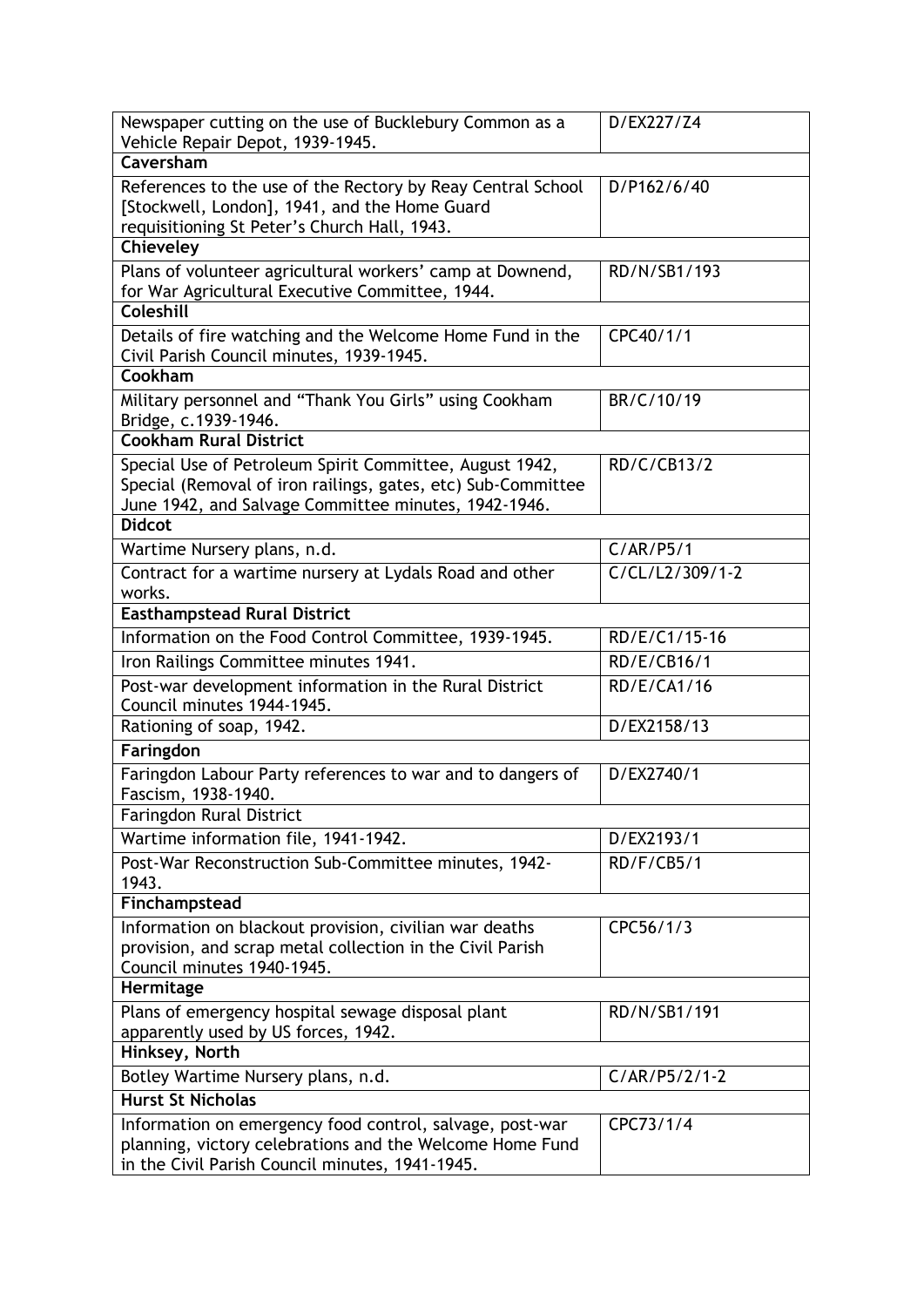| Ilsley, East                                                                                                                                                                                                                                                                                                                                      |                                      |
|---------------------------------------------------------------------------------------------------------------------------------------------------------------------------------------------------------------------------------------------------------------------------------------------------------------------------------------------------|--------------------------------------|
| Information on the Welcome Home Fund in the Civil Parish<br>Council minutes, 1945.                                                                                                                                                                                                                                                                | CPC74/1/1                            |
| Inkpen                                                                                                                                                                                                                                                                                                                                            |                                      |
| Records of Manor Farm, managed by women during the war,<br>1941-1955.                                                                                                                                                                                                                                                                             | D/EX1785/1/1-3, 6; 2/1-<br>3, 6; 3/1 |
| Information on Victory in Europe Day celebrations in the Civil<br>Parish Council minutes, 1945.                                                                                                                                                                                                                                                   | CFC76/1/2                            |
| <b>Maidenhead</b>                                                                                                                                                                                                                                                                                                                                 |                                      |
| Communal Feeding Sub-Committee minutes, 1941; Food<br>Office Amalgamation Special Sub-Committee minutes, 1941;<br>Salvage Sub-Committee and Salvage Scrutiny Sub-Committee<br>minutes, 1942-1943; Holidays at Home Sub-Committee<br>minutes, 1943; Entertainments Sub-Committee minutes<br>[concerning Victory in Europe Day celebrations], 1945. | M/AC2/3/2                            |
| Letter re. milk delivery, 1941.                                                                                                                                                                                                                                                                                                                   | D/EX2311/4/1                         |
| Newspaper cuttings relating to Frederick Hickman's army<br>service 1925-1993.                                                                                                                                                                                                                                                                     | D/EX1219/1-4                         |
| Mapledurham                                                                                                                                                                                                                                                                                                                                       |                                      |
| Information on post-war reconstruction in the Civil Parish<br>Council minutes 1942-1943.                                                                                                                                                                                                                                                          | CPC162B/1/2                          |
| Moulsford                                                                                                                                                                                                                                                                                                                                         |                                      |
| Papers relating to the Moulsford Welcome Home Fund,<br>Including minutes and accounts, 1947.                                                                                                                                                                                                                                                      | CPC88/18/2                           |
| Newbury                                                                                                                                                                                                                                                                                                                                           |                                      |
| Register of petrol rationing, 1941-1945.                                                                                                                                                                                                                                                                                                          | D/EX656/16, 16a                      |
| Newbury Boys Club magazines [produced in part to<br>communicate the difficulties of wartime], 1943.                                                                                                                                                                                                                                               | D/EX1741/1                           |
| Papers relating to the reception of Dutch children, 1945                                                                                                                                                                                                                                                                                          | N/D59/2/4                            |
| Papers relating to the reception of returning servicemen,<br>1945                                                                                                                                                                                                                                                                                 | N/D59/2/5                            |
| Papers relating to wartime Red Cross activities, 1941-1947                                                                                                                                                                                                                                                                                        | N/D59/3/1,2                          |
| Reports on evacuation and medical services, 1944                                                                                                                                                                                                                                                                                                  | N/D59/4/2                            |
| Wartime uniform requirements, Newbury Girls School, 1943                                                                                                                                                                                                                                                                                          | SCH12/7/1                            |
| <b>Newbury Rural District</b>                                                                                                                                                                                                                                                                                                                     |                                      |
| Information on the Food Control Committee, the salvage<br>scheme and post-war housing in the Rural District Council<br>minutes, 1939-1945.                                                                                                                                                                                                        | RD/N/CA1/10                          |
| <b>Newland</b>                                                                                                                                                                                                                                                                                                                                    |                                      |
| Post-war development discussion recorded in the Civil Parish<br>Council minutes, 1944.                                                                                                                                                                                                                                                            | CPC73D/1/12                          |
| Padworth                                                                                                                                                                                                                                                                                                                                          |                                      |
| Information on the salvage scheme, communal feeding, and<br>domestic food production in the Civil Parish Council minutes,<br>1939-1945.                                                                                                                                                                                                           | CPC90/1/1-2                          |
| Pangbourne                                                                                                                                                                                                                                                                                                                                        |                                      |
| Information on wartime allotments, troops stationed in<br>Pangbourne, holidays at home, post-war housing and the<br>Welcome Home Fund in the Civil Parish Council minutes,<br>1939-1945.                                                                                                                                                          | CPC91/2/1                            |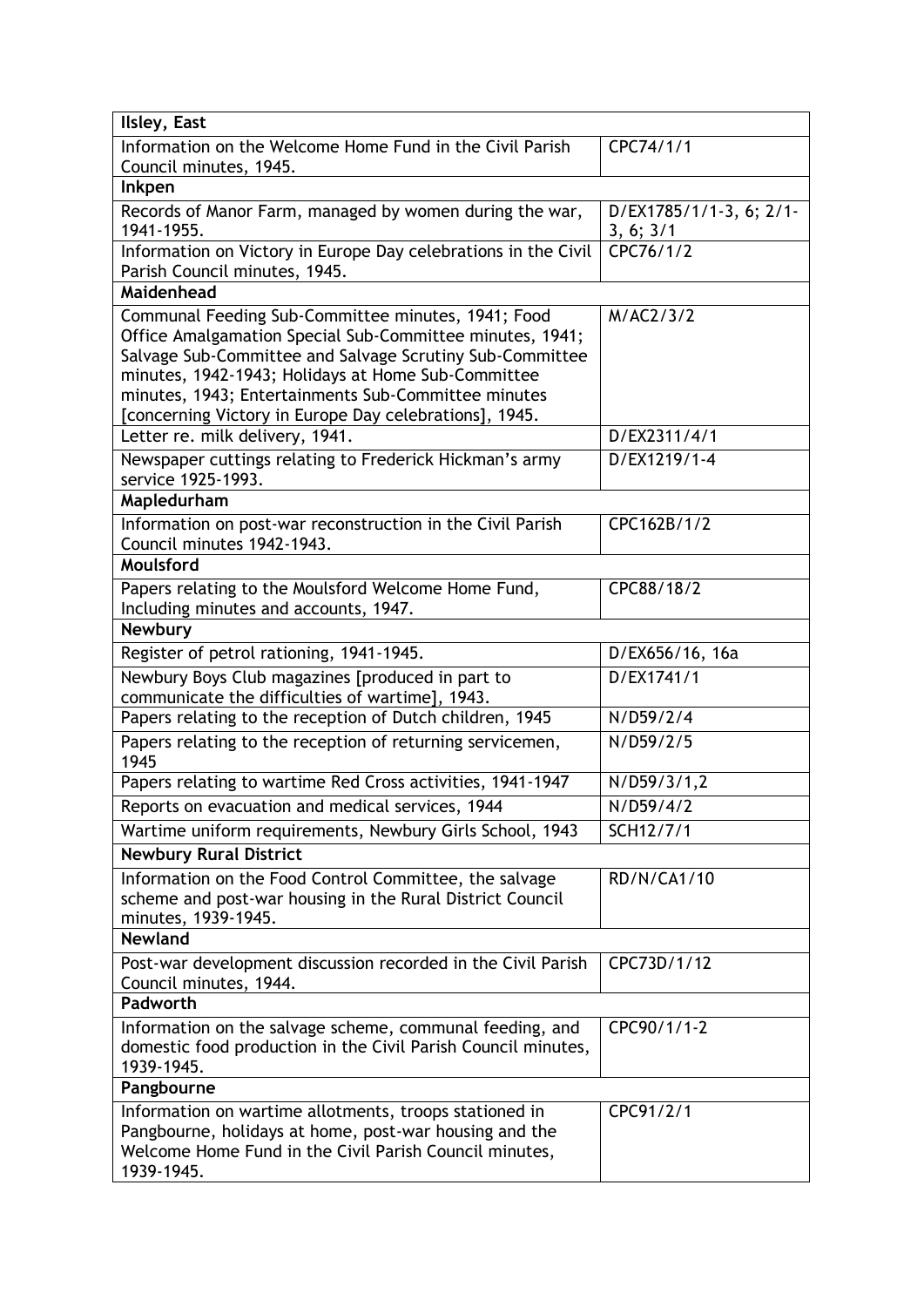| Letters regarding gifts by Pangbourne Congregational Church<br>to families of German prisoners of war worshipping at<br>church, 1947.                                                                           | D/N45/14/8             |
|-----------------------------------------------------------------------------------------------------------------------------------------------------------------------------------------------------------------|------------------------|
| Purley                                                                                                                                                                                                          |                        |
| Information on post-war housing in the Civil Parish Council<br>minutes and rough minutes, 1944-1945.                                                                                                            | CPC93/1/1, CPC93/2/1   |
| Information on the Welcome Home Fund in the Civil Parish<br>Council rough minutes, 1945.                                                                                                                        | CPC93/1/1              |
| Radley                                                                                                                                                                                                          |                        |
| Orders of service in the time of war 1940 and thanksgiving<br>for victory, 1945.                                                                                                                                | D/P95/28/3             |
| <b>Reading</b>                                                                                                                                                                                                  |                        |
| Wartime staffing measures file, 1939-1947.                                                                                                                                                                      | R/FB9/2                |
| Post-War Reconstruction Committee minutes, 1942-1946.                                                                                                                                                           | R/AC1/3/84, 90, 93, 97 |
| Letters relating to the wartime activities of Samuel Elliott<br>and Sons Ltd, Engineers, including work on landing craft,<br>1942-1945.                                                                         | D/EX1263/6/6-9         |
| Record of the work of the British Welcome Club for<br>servicemen at Broad Street Church, 1943-1945.                                                                                                             | D/N11/1/2/9            |
| List of army comforts provided by Tyndale Baptist Church,<br>1939.                                                                                                                                              | D/N28/7/2/3            |
| Photographs and articles concerning military vehicle<br>conversions carried out by Vincents of Reading, 1939-1944.                                                                                              | D/EX1401/46-48         |
| Reading National Savings Committee records, 1939-1945.                                                                                                                                                          | P/NS2/9, 10; P/NS6/2   |
| Letters of A R Reeves on life in wartime, c.1941.                                                                                                                                                               | D/EBB/B3/550           |
| Sale catalogue of house requisitioned as a children's sickbay,<br>1942.                                                                                                                                         | D/EX1852/2/9           |
| Letter from the Red Cross regarding communications with<br>people in enemy occupied territory, 1942.                                                                                                            | D/EBB/B3/260           |
| Annual dinner menus of Reading Biscuit Factory Fire Brigade,<br>1936-1949.                                                                                                                                      | D/EX1615/6             |
| Blotter advertising "Embrostat Process" as a precaution<br>against air raids by Sargents Embrook Limited, Printers,<br>c.1940s.                                                                                 | D/EX1397/1             |
| Diaries of Gerald S Hampton of Reading, referencing war-<br>related incidents, 1940-1943.                                                                                                                       | D/EX2104/19-22         |
| Letter to English hostesses at American Red Cross dances,<br>including rules for behaviour, 1944                                                                                                                | D/EX2595/1             |
| Membership card of Will Smallcombe for the YMCA<br>"Snapshots From Home" League.                                                                                                                                | D/EX2387/13/7          |
| Letter from the Department of Scientific Research and<br>Experiment at the Admiralty, stating that Smallcombe's<br>suggestion for the use of barrage balloons for observation<br>was of no practical use, 1942. | D/EX2387/7/6           |
| Syllabus of lectures to HM Forces arranged by the University<br>of Reading (including several by Smallcombe, 1944.                                                                                              | D/EX2387/6/9           |
| Records of Jean Brown of Reading, Women's Royal Naval<br>Service (WRNS) includes training notes, photograph of Jean<br>in uniform etc., 1943-1946.                                                              | D/EX2829/2/1-21        |
|                                                                                                                                                                                                                 |                        |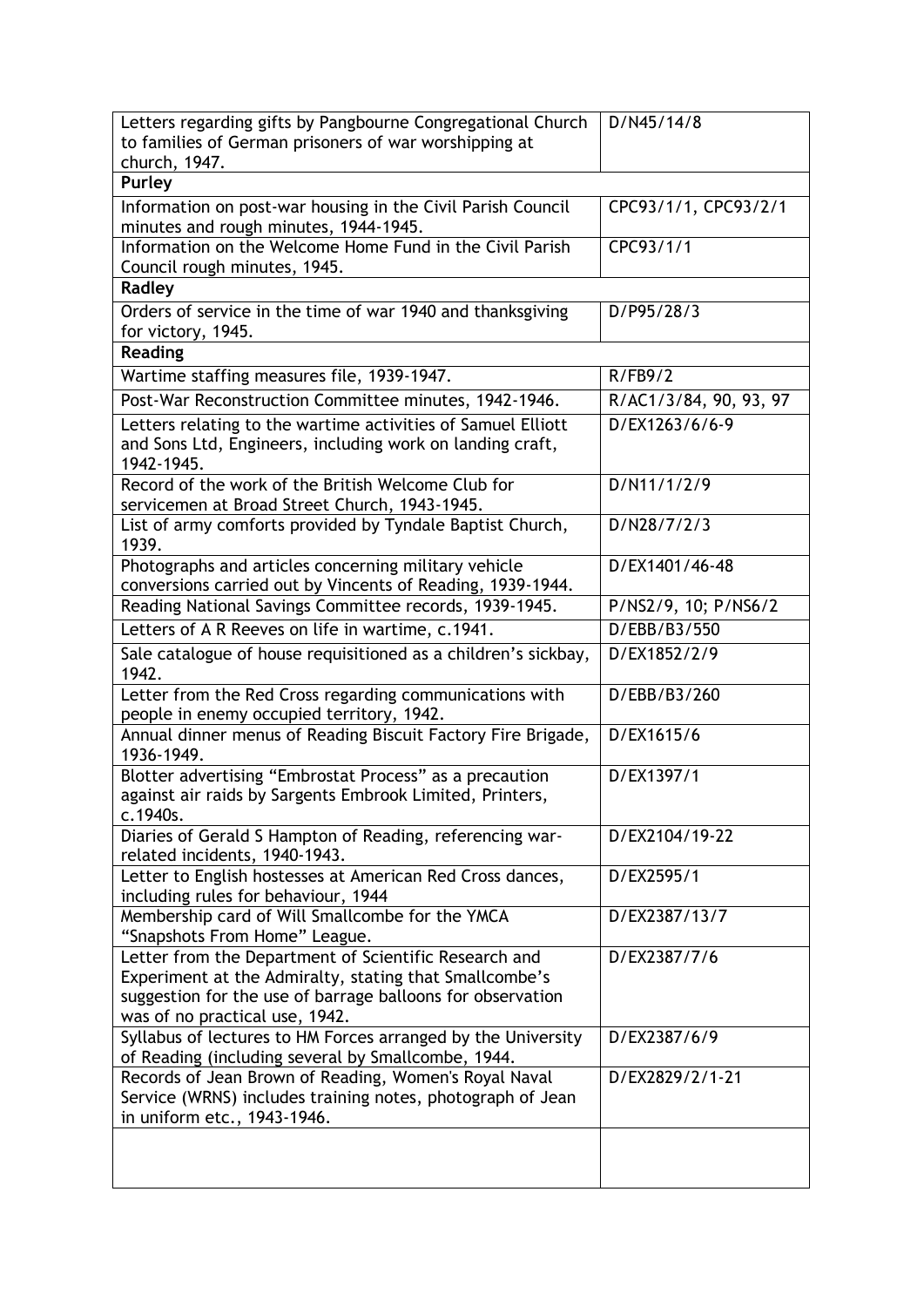| Sandhurst                                                                                                                                                                                                 |                 |
|-----------------------------------------------------------------------------------------------------------------------------------------------------------------------------------------------------------|-----------------|
| Information on the Produce Association [run at the direction<br>of the Berkshire War Agricultural Committee], 1942-1943 and<br>the salvage of iron railings, 1943 in the Civil Parish Council<br>minutes. | CPC102/1/3      |
| Showing light in blackout, 1941.                                                                                                                                                                          | D/EX2158/9      |
| <b>Shinfield</b>                                                                                                                                                                                          |                 |
| Arrangements for provision of services in case of civilian                                                                                                                                                | CPC110/1/5      |
| deaths due to enemy action 1940, wartime allotments, 1941,<br>iron railing salvage, 1941-1945 and the Victory Garden Show,<br>1943 in the Civil Parish Council minutes.                                   |                 |
| Shrivenham                                                                                                                                                                                                |                 |
| Papers on and photographs of bells and plaque in the parish<br>church given by British and American soldiers stationed in<br>Shrivenham, 1944-1946.                                                       | D/P112/8A/37-39 |
| Shrivenham Post, newspaper of US Army University Centre,<br>1945.                                                                                                                                         | D/EX1407/1      |
| Slough                                                                                                                                                                                                    |                 |
| Staff War Allowances) Sub-Committee, 1942-1947, Salvage<br>Sub-Committee, British Restaurant Sub-Committee, 1942-<br>1947.                                                                                | S/AC2/25/2      |
| Bell's Asbestos and Engineering Ltd scrapbook containing<br>advertisements for fire screens, smother blankets, and bells<br>for incendiary bombs supplied to ARP departments, n.d.<br>$[c.1940s]$ .       | D/EX1800/2      |
| Building Control plans include details of air raid shelters,<br>1938-1948.                                                                                                                                | S/SB2           |
| <b>Stratfield Mortimer</b>                                                                                                                                                                                |                 |
| Information on communal feeding, emergency water supplies<br>and the salvage scheme in the Civil Parish Council minutes,<br>1940-1945.                                                                    | CPC120/1/2      |
| <b>Streatley</b>                                                                                                                                                                                          |                 |
| Information on the salvage scheme, civilian deaths,<br>allotments and post-war development in the Civil Parish<br>Council minutes, 1939-1945.                                                             | CPC122/1/2      |
| Prayer in the time of war, 1940.                                                                                                                                                                          | D/P122/1C/2     |
| Sunningdale                                                                                                                                                                                               |                 |
| Information on the use of an allotment by a London<br>schoolmaster for educational purposes 1939, post-war<br>development and peace celebrations 1945 in the Civil Parish<br>Council minutes              | CPC150B/1/2     |
| Sunninghill                                                                                                                                                                                               |                 |
| Information on post-war development and Victory in Europe<br>Day celebrations in the Civil Parish Council minutes, 1945.                                                                                  | CPC126/1/4      |
| Sunningwell                                                                                                                                                                                               |                 |
| Papers concerning the Welcome Home Fund and festivities<br>for members of the forces, 1946.                                                                                                               | D/P127/28/3     |
|                                                                                                                                                                                                           |                 |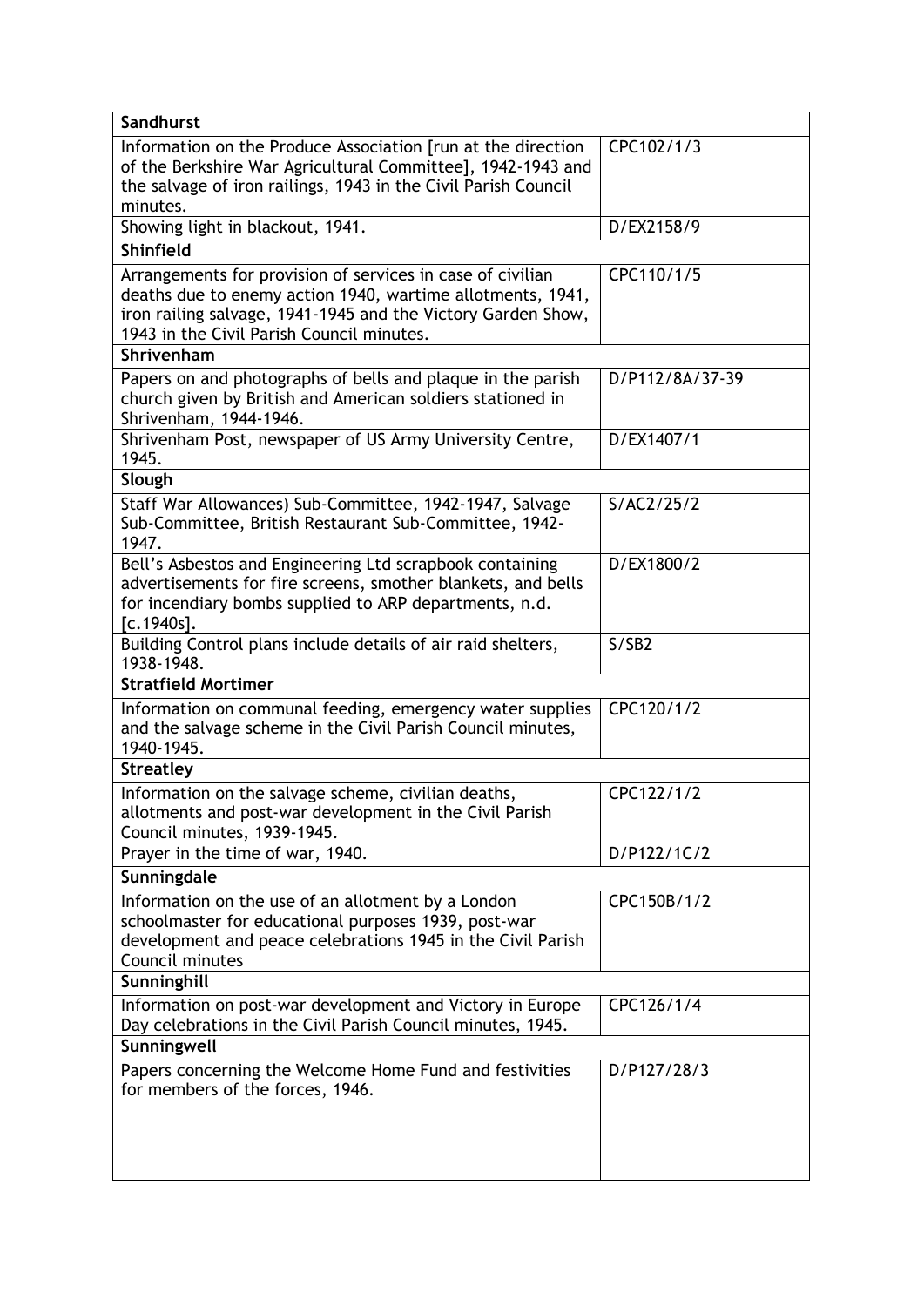| <b>Thatcham</b>                                                                                                                                                                |                      |
|--------------------------------------------------------------------------------------------------------------------------------------------------------------------------------|----------------------|
| Information on the salvage of iron railings, holidays at home,<br>allotments for wartime food production, post-war<br>development and Victory in Japan Day celebrations in the | CPC130/1/4           |
| Civil Parish Council Minutes, 1940-1945.                                                                                                                                       |                      |
| <b>Theale</b>                                                                                                                                                                  |                      |
| Information on a communal feeding centre, 1940-1941 and                                                                                                                        | CPC132B/1/2          |
| post-war housing in Civil Parish Council minutes, 1944-1945.                                                                                                                   |                      |
| <b>Tilehurst</b>                                                                                                                                                               |                      |
| Information on emergency communal feeding, salvage                                                                                                                             | CPC132/1/6-7         |
| scheme, domestic food production, post-war planning, ration                                                                                                                    |                      |
| books, Battle of Britain Sunday, Sailors Flag Day, Warships<br>Week and Victory in Europe Day celebrations in the Civil                                                        |                      |
| Parish Council minutes, 1940-1945.                                                                                                                                             |                      |
| Statement regarding the appointment of a German curate,                                                                                                                        | D/P132/8A/5          |
| 1943.                                                                                                                                                                          |                      |
| <b>Twyford</b>                                                                                                                                                                 |                      |
| Information on iron salvage in the Civil Parish Council                                                                                                                        | CPC73B/1/3           |
| minutes, 1940.                                                                                                                                                                 |                      |
| <b>Wallingford Borough</b>                                                                                                                                                     |                      |
| Local Government Staffs War Service) Act Committee                                                                                                                             | W/AC2/2/8            |
| minutes, 1939-1940.                                                                                                                                                            |                      |
| Emergency Petrol Supplies Committee minutes, 1943,<br>Emergency Housing Accommodation Committee minutes,                                                                       | W/AC2/2/9            |
| 1945.                                                                                                                                                                          |                      |
| Wartime Nursery plans, n.d.                                                                                                                                                    | C/AR/P5/6            |
| <b>Wallingford Rural District</b>                                                                                                                                              |                      |
| Information on the Food Control Committee, 1940-1944;                                                                                                                          | RD/W/CA1/19-20       |
| salvage scheme, 1941; British Restaurant Sub-Committee,                                                                                                                        |                      |
| 1942; Didcot Warships Week, 1942; American troops, 1942;                                                                                                                       |                      |
| post-war reconstruction, 1945; use of German prisoners of                                                                                                                      |                      |
| war as labourers (for the preparation of post-war housing                                                                                                                      |                      |
| sites), 1945; and the Victory in Europe Day holiday, 1945 in<br>the Rural District Council minutes, 1940-1944.                                                                 |                      |
| <b>Waltham St Lawrence</b>                                                                                                                                                     |                      |
| Information on victory celebrations in the Civil Parish                                                                                                                        | CPC141/1/2           |
| Council minutes, 1945.                                                                                                                                                         |                      |
| Tracts on aspects of the war published by Gertrude Bennet,                                                                                                                     | D/EX2095             |
| 1939-c.1945.                                                                                                                                                                   |                      |
| Wantage                                                                                                                                                                        |                      |
| Food Control Committee minutes, 1939.                                                                                                                                          | <b>UD/WT/CA1/8-9</b> |
| Ration card and ID card of nurse, 1939-1943.                                                                                                                                   | D/H15/4/1/12, 14     |
| <b>Wantage Rural District Council</b>                                                                                                                                          |                      |
| Wartime information file, 1941-1942.                                                                                                                                           | D/EX2193/1           |
| <b>West Hanney</b>                                                                                                                                                             |                      |
| References to war news, including an exchange with a vicar                                                                                                                     | D/P63/1B/5, 6        |
| from London, 1940-1945.                                                                                                                                                        |                      |
| <b>West Hendred</b>                                                                                                                                                            |                      |
| Information on ploughing the village recreation ground for                                                                                                                     | CPC67/1/1            |
| food production in the Civil Parish Council minutes, 1941.                                                                                                                     |                      |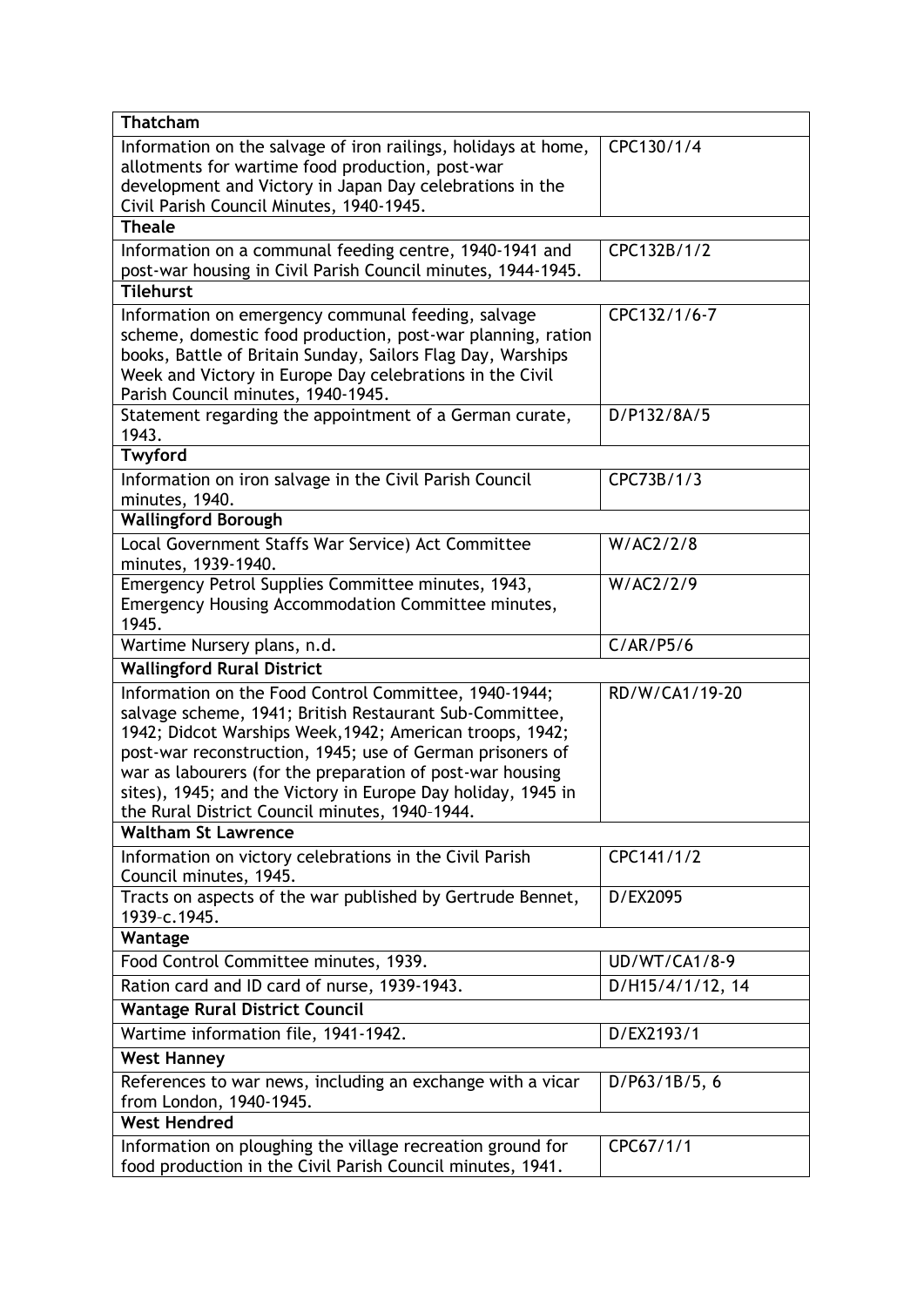| Windsor                                                                                                                                                                                                                |                         |
|------------------------------------------------------------------------------------------------------------------------------------------------------------------------------------------------------------------------|-------------------------|
| Wartime Nurseries Committee minutes, 1940-1945.                                                                                                                                                                        | WI/AC2/11/11-15         |
| Shop registration for rationing, 1939.                                                                                                                                                                                 | WI/D13/1                |
| Copies of letter regarding the supply of eggs to Windsor<br>Castle, 1940.                                                                                                                                              | $T/496/1-5$             |
| Dig for Victory Campaign and wartime allotments<br>information in the Allotments Committee minutes, 1939-<br>1945.                                                                                                     | WI/AC2/9/9-15           |
| Communal Feeding Committee, later British Restaurant<br>Committee minutes, 1942-1945.                                                                                                                                  | WI/AC2/11/12-15         |
| <b>Windsor Rural District</b>                                                                                                                                                                                          |                         |
| Reconstruction Committee minutes, 1943-1946.                                                                                                                                                                           | RD/WI/CA1/25-28         |
| <b>Old Windsor</b>                                                                                                                                                                                                     |                         |
| Copy of letter of appreciation to those returning from<br>military service, Old Windsor, c.1945.                                                                                                                       | CPC150/18/5             |
| Some information on peace-time celebrations in Old Windsor<br>in Civil Parish Council Minutes, 1945.                                                                                                                   | CPC162B/1/2             |
| Winkfield                                                                                                                                                                                                              |                         |
| Some information on post-war housing in the Civil Parish<br>Council minutes, 1944.                                                                                                                                     | CPC151/1/2              |
| Winnersh                                                                                                                                                                                                               |                         |
| Information on iron railing and other salvage schemes, 1941-<br>1943 and post-war development, 1943-1944, in the Civil<br>Parish Council minutes.                                                                      | CPC73C/1/2-3            |
| Wokingham                                                                                                                                                                                                              |                         |
| Letters from the Wokingham Borough Surveyor as the Local<br>Fuel Overseer, 1939-1943.                                                                                                                                  | WO/SA2/9-13             |
| Scrapbooks of the Town Clerk on all aspects of wartime life,<br>1939-1945.                                                                                                                                             | $\overline{WO}/AZ1/2-2$ |
| Plans of the proposed British Restaurant, for the Ministry of<br>Food, 1941-1942.                                                                                                                                      | WO/SW2/4/1-4            |
| Some information about food organisers for communal<br>feeding) in the Civil Parish Council minutes, 1941.                                                                                                             | CPC154B/1/2             |
| Food ration card, n.d.                                                                                                                                                                                                 | D/ENM10/3               |
| Woodley                                                                                                                                                                                                                |                         |
| Information on entertainment for troops, 1941; war loan<br>Investments, 1941; emergency food officers' posts, 1942;<br>iron railing salvage, 1942 and ration books, 1941-1942, in the<br>Civil Parish Council minutes. | CPC113B/1/3             |
| Woolhampton                                                                                                                                                                                                            |                         |
| Plans of Woolhampton House and letter referring to its<br>conversion into wartime school, 1939.                                                                                                                        | RD/E/SB2/47             |
| <b>Out-County</b>                                                                                                                                                                                                      |                         |
| Illustrated colour pamphlet "Here comes the Milk!"<br>produced by the Express Dairy Company on maintaining milk<br>delivery in London through the Blitz, n.d. [c.1945].                                                | D/EX2311/9/2            |
| Southern Command Plans of tank transporter routes, 1944.                                                                                                                                                               | D/EX1742/5              |
| Map of Salisbury Plain showing night-march route, 1942.                                                                                                                                                                | D/EX503/3/2             |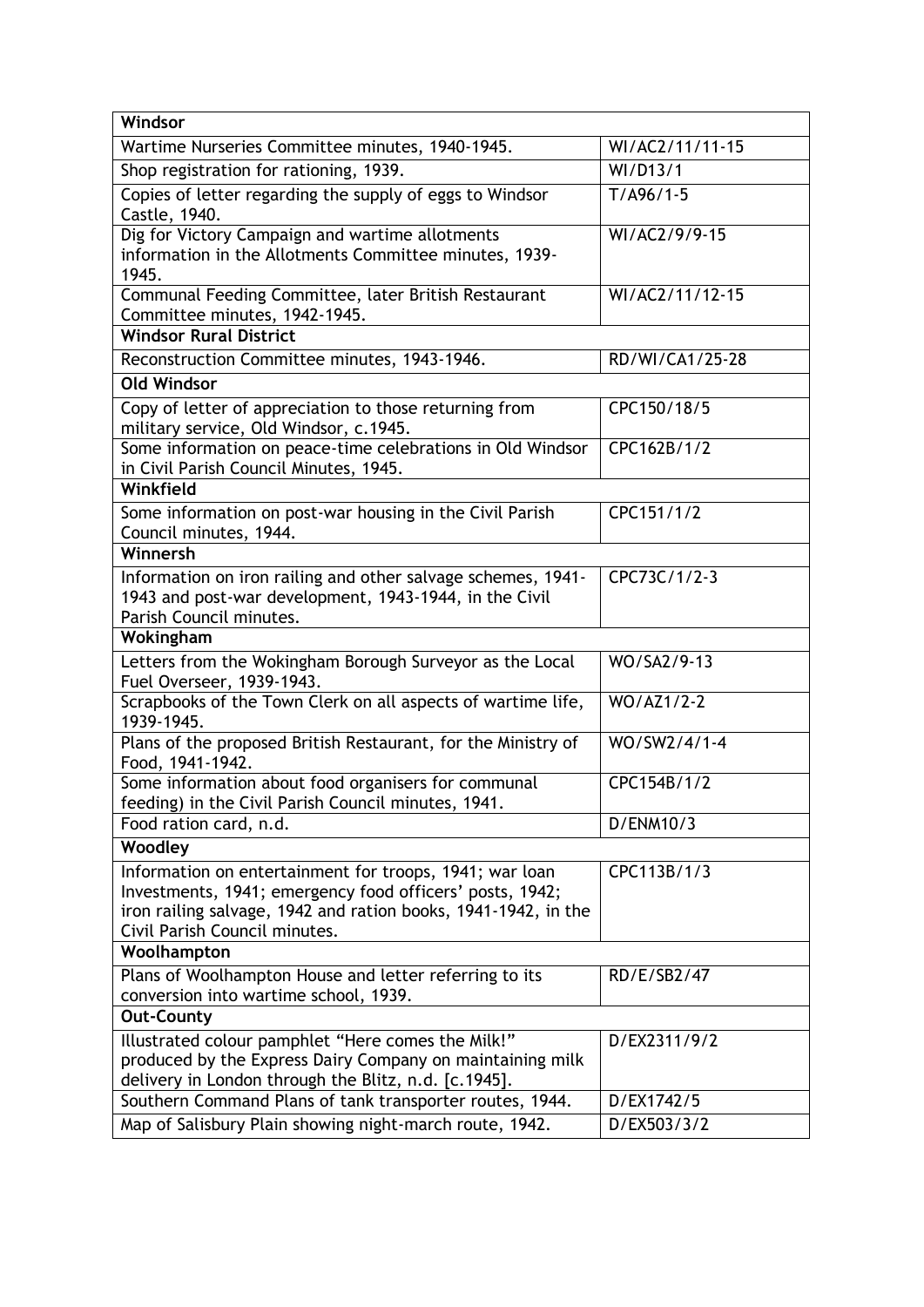| Ordnance Survey map of South East England, showing<br>airfields and other air defence sites at the beginning of<br>WW2, 1940.                      | <b>BRO</b> library |
|----------------------------------------------------------------------------------------------------------------------------------------------------|--------------------|
| War conditions in Cambridge described, 1942.                                                                                                       | D/EZ1775/4         |
| Printed pamphlet about factory ventilation in the blackout,<br>1942.                                                                               | RD/E/SB6/462/11    |
| Records of Jean Brown of Reading, Women's Royal Naval<br>Service (WRNS) includes training notes, photograph of Jean<br>in uniform etc., 1943-1946. | D/EX2829/2/1-21    |
| Account of escape from Poland after German invasion, 1939.                                                                                         | D/FWN/F92          |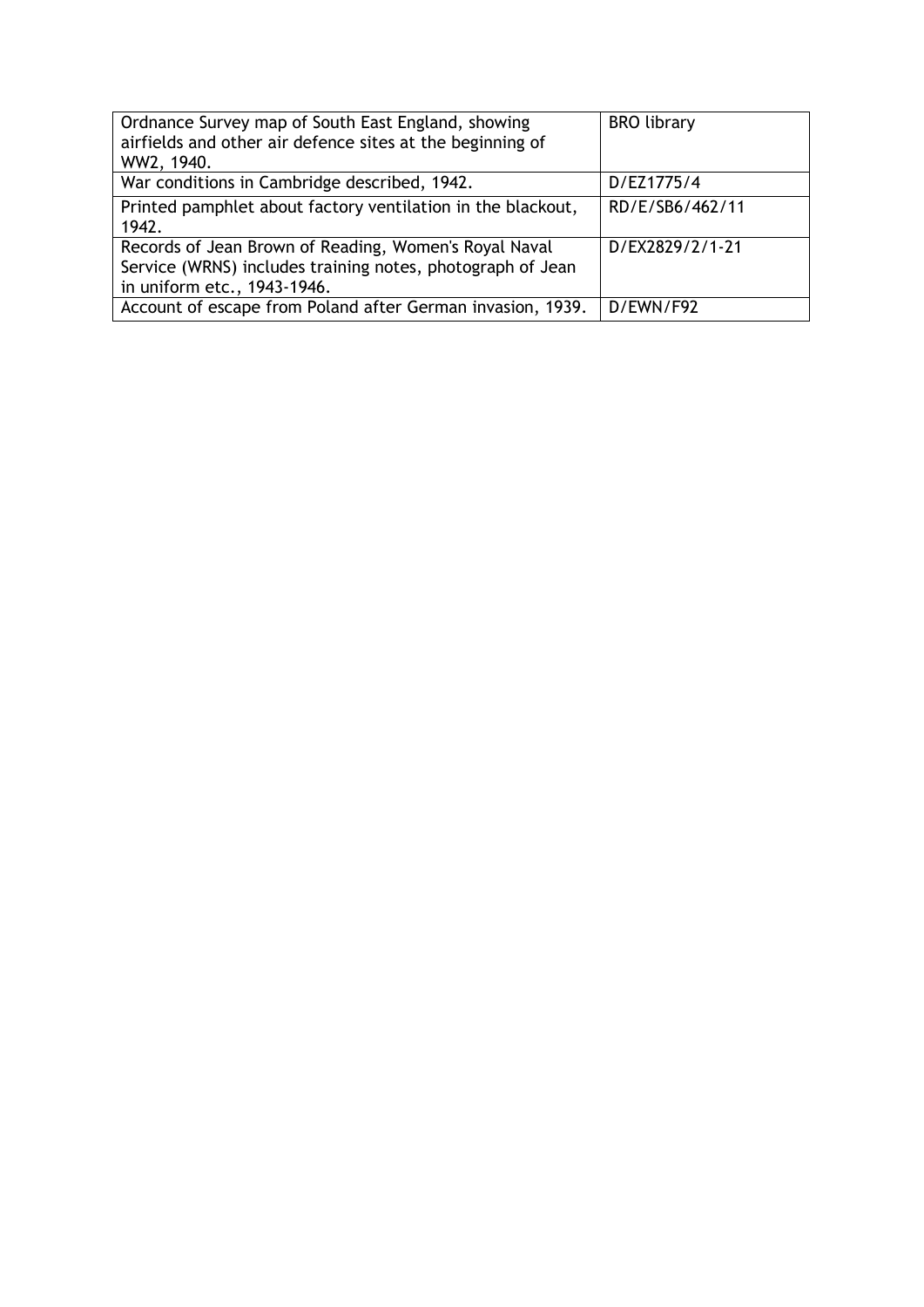## **News from the Front**

### **Home Guard**

| <b>Berkshire</b>                                            |                      |
|-------------------------------------------------------------|----------------------|
| Berkshire Territorial and Auxiliary Forces Association      | P/TA1/4/1; P/TA1/1/2 |
| minutes, 1936-1949 and scrapbook, 1922-1952.                |                      |
| Lord Glyn's Home Guard papers including material relating   | D/EGL/0149-174       |
| to the Upper Thames Patrol, 1940-1960.                      |                      |
| Photograph of No 1 Platoon, F Company, 11th Battalion,      | D/EX2033/1           |
| Berkshire Home Guard, n.d. [c.1943-1944].                   |                      |
| <b>Bracknell</b>                                            |                      |
| A History of the 6th Bracknell) Battalion Berkshire Home    | D/EX1458/4           |
| Guard, 1945.                                                |                      |
| Compton                                                     |                      |
| Photograph of the Home Guard, c.1940s.                      | CPC41/18/26          |
| Newbury                                                     |                      |
| Local Defence Volunteer Corps number 2 platoon register of  | D/EX656/15           |
| personnel, c.1940s.                                         |                      |
| <b>Reading</b>                                              |                      |
| Records of the 7th Huntley & Palmers Branch) Berkshire      | D/EX1615/1-5         |
| Home Guard Association, 1941-1970.                          |                      |
| Photographs, probably of Home Guard unit at Samuel Elliott  | D/EX1263/12/11       |
| and Sons, Ltd, c.1940s.                                     |                      |
| Photographs of Women's Army Corps parade, n.d.              | D/EX831/1            |
| Sandhurst                                                   |                      |
| Copy of the 'B' Sandhurst) Company 11th Berkshire Battalion | T/A156/2             |
| Home Guard history [1940-1945], 2005.                       |                      |
| Sonning                                                     |                      |
| Photographs of Sonning Home Guard, including Woodley        | D/EX1458/1-3         |
| Platoon, 1940-1944.                                         |                      |
| <b>Theale</b>                                               |                      |
| Register and accounts of Theale Home Guard, 1940-1941.      | D/P132B/28/5         |
| Warfield                                                    |                      |
| Planning application for Nissen huts for Home Guard, 1942.  | RD/E/SB5/263         |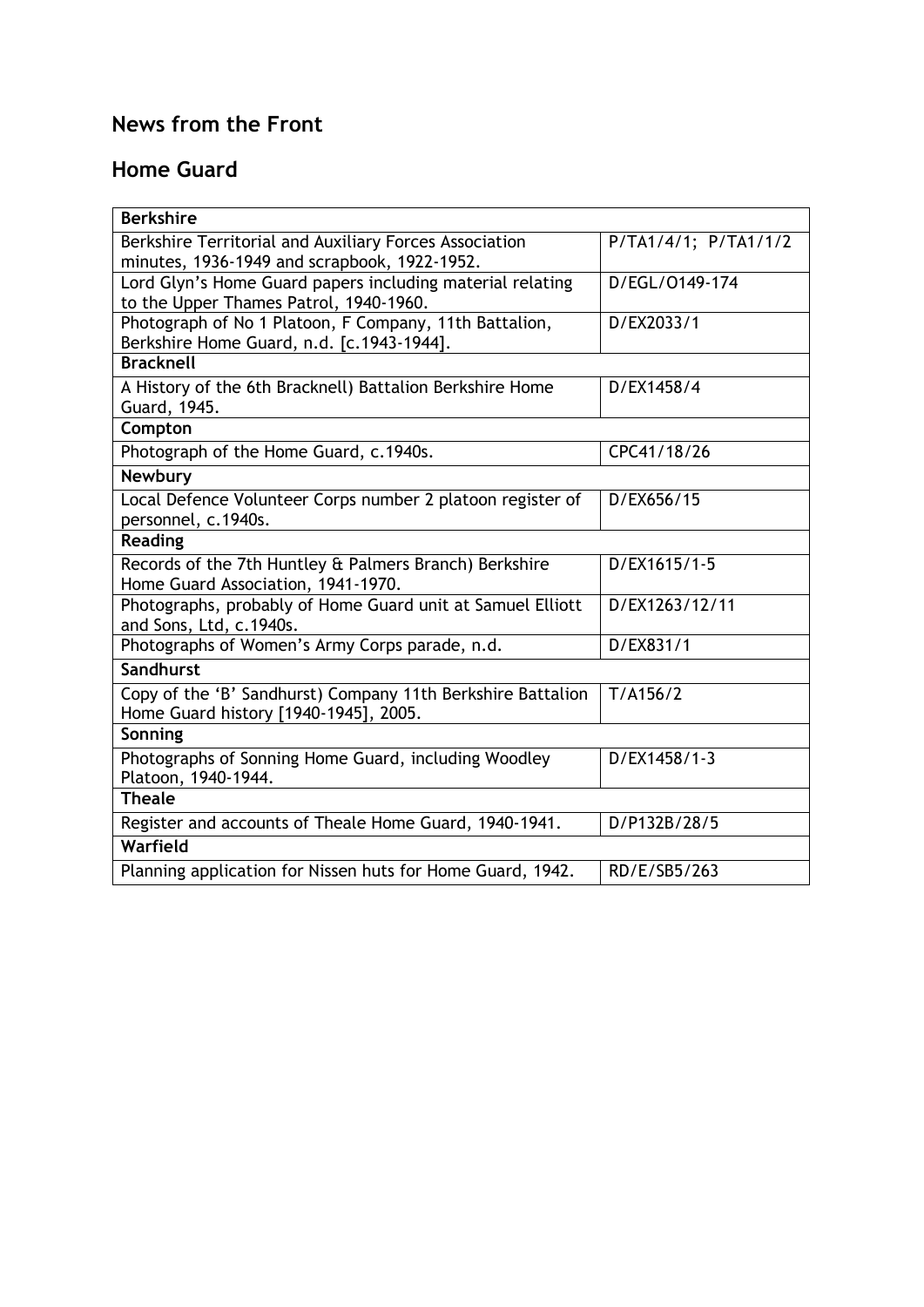## **Remembrance**

| <b>Berkshire</b>                                                                                                                                             |                 |
|--------------------------------------------------------------------------------------------------------------------------------------------------------------|-----------------|
| Copy of Imperial War Commission roll of honour for civilian<br>war dead including Maidenhead, Newbury, Wallingford,<br>Wantage, Windsor, n.d. [c.1939-1945]. | D/EX1445/7      |
| <b>Ascot</b>                                                                                                                                                 |                 |
| Roll of honour, n.d.                                                                                                                                         | D/P185/28/50    |
| Crowthorne                                                                                                                                                   |                 |
| Information on the war memorial in the Civil Parish Council<br>minutes, 1947.                                                                                | CPC102B/3/2     |
| Easthampstead                                                                                                                                                |                 |
| Papers relating to the war memorial cross in the churchyard,<br>1919-c.1945.                                                                                 | D/P49/6/4       |
| <b>Great Coxwell</b>                                                                                                                                         |                 |
| Book of remembrance for servicemen of the parish killed in<br>the two world wars, c.1914-1989.                                                               | D/P44/28/4      |
| Hermitage                                                                                                                                                    |                 |
| War memorial fund accounts, 1947-1949.                                                                                                                       | D/P62B/28/18-19 |
| Inkpen                                                                                                                                                       |                 |
| Information on the war memorial in the Civil Parish Council<br>minutes, 1944.                                                                                | CPC76/1/2       |
| <b>Newbury</b>                                                                                                                                               |                 |
| Printed appeal for School War Memorial, 1948.                                                                                                                | SCH11/18/15     |
| <b>Reading</b>                                                                                                                                               |                 |
| Holy Trinity roll of honour, c.1940s.                                                                                                                        | D/P171/28/6     |
| Slough                                                                                                                                                       |                 |
| War memorials Sub-committee, 1942-1947.                                                                                                                      | S/AC2/25/2      |
| Sunninghill                                                                                                                                                  |                 |
| Papers relating to the war memorial, 1949-1950.                                                                                                              | D/P126/8A/8     |
| <b>Thatcham</b>                                                                                                                                              |                 |
| Information on the war memorial in the Civil Parish Council<br>minutes, 1944-1945.                                                                           | CPC130/1/4      |
| Windsor                                                                                                                                                      |                 |
| Royal Windsor Salutes the Soldier Week photograph album,<br>1944.                                                                                            | WI/D255/1       |
| Roll of honour, n.d.                                                                                                                                         | WI/D258/1       |
| Wokingham                                                                                                                                                    |                 |
| Welcome Home Fund records, [c.1939]-1947.                                                                                                                    | D/EX2142        |